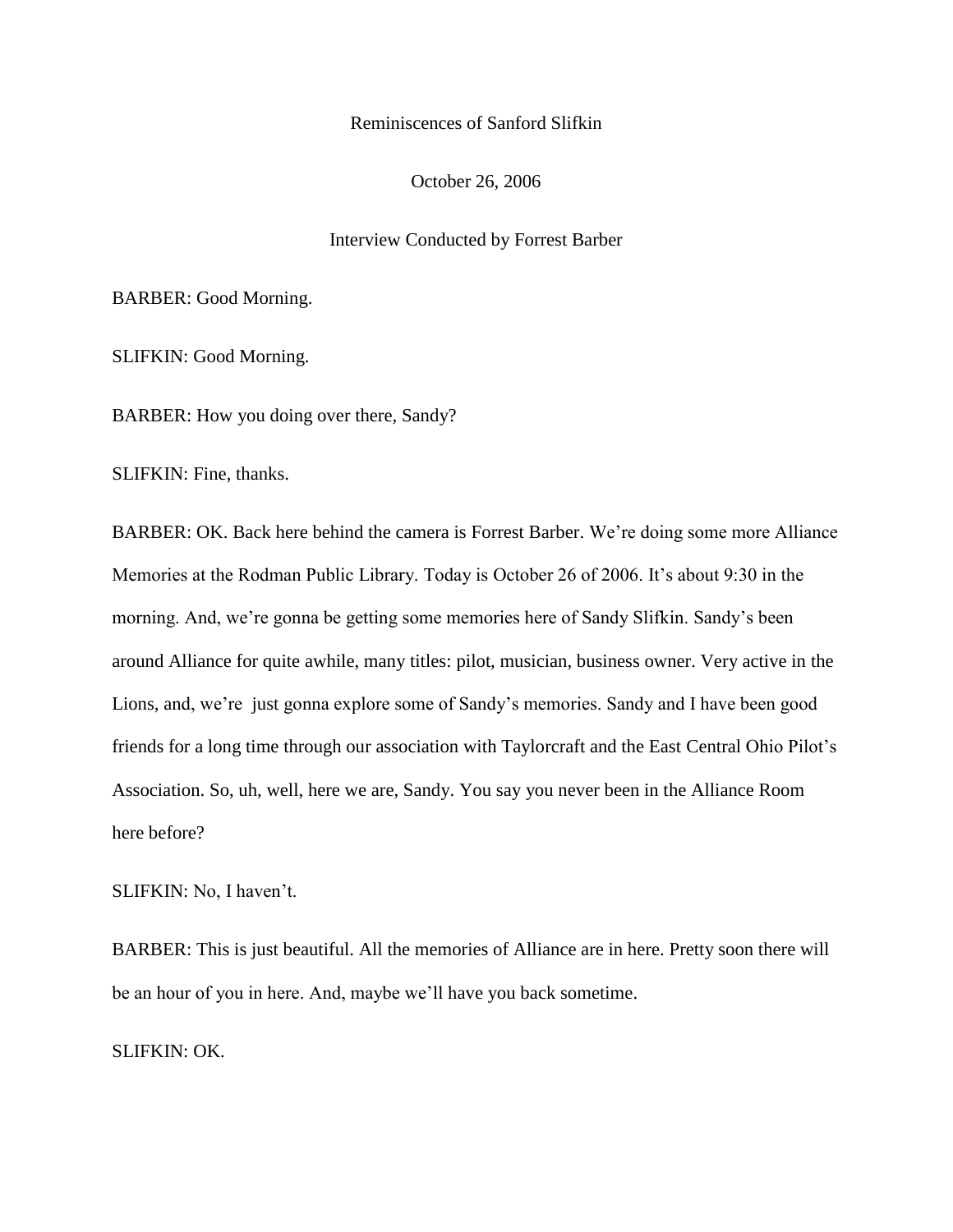BARBER: Hey, this name of yours, SOS. You were born when in Alliance, Ohio?

SLIFKIN: July 29<sup>th</sup> 1918. The reason I adopted...I never had a middle initial but when I was in commercial art in the high school, they said I should have a middle initial and I always liked SOS so I had an Uncle Otto so I adopted "O". And, they put that on my birth certificate. They actually did.

BARBER: That's wonderful. Tell us a little bit about your parents and what they did.

SLIFKIN: Well, dad had a shoe store in town for many years. An economy shoe store down on the Square and mother had a hat shop. She was in ladies' ready-to-wear type thing.

BARBER: Were they both born in Alliance?

SLIFKIN: No, dad was born in Pittsburg and mother in New York.

BARBER: How did they get together?

SLIFKIN: I"ll be darned if I know.

BARBER: OK, Sandy, so you come along in 1918…

SLIFKIN: Um Hmm

FB…and then I presume you attended school here in Alliance? Where at?

SLIFKIN: I went to all the schools: South Lincoln School and the old Alliance High School.

BARBER: Now, it wasn"t too old. I attended that one also.

SLIFKIN: Did you?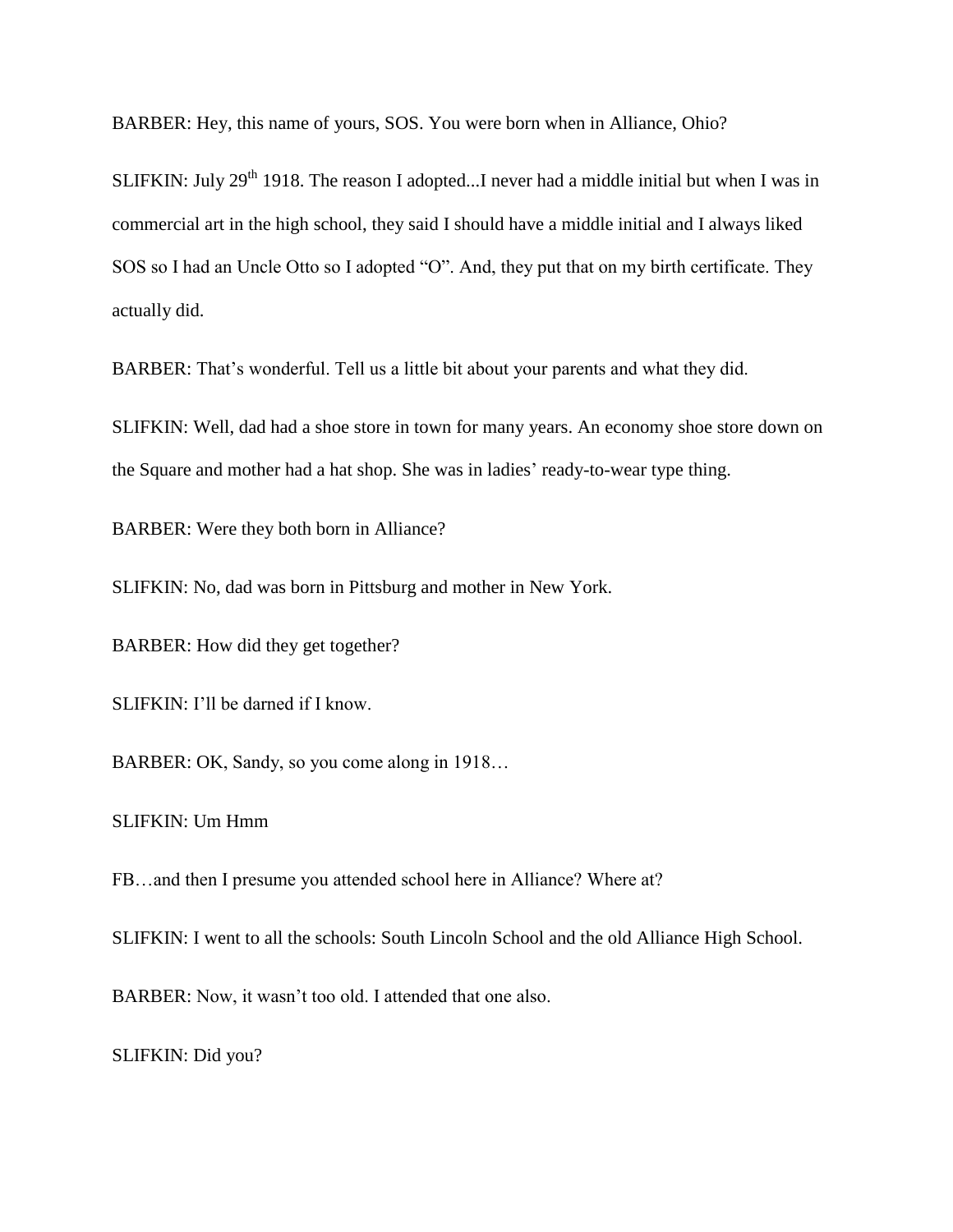BARBER: Yeah, the one at the corner of Arch and Broadway.

SLIFKIN: Yeah.

BARBER: OK. What year did you graduate then?

SLIFKIN: '36

BARBER: OK. Do you remember how many people were in your graduating class back then?

SLIFKIN: Oh, heavens, no, I couldn"t tell you.

BARBER: Have you been having reunions?

SLIFKIN: They stopped many years ago.

BARBER: Why?

SLIFKIN: I don"t know.

BARBER: Let's get it going again.

SLIFKIN: I'll tell you what did happen. I got a call. Of course, I was sick at that time here about a few months ago. One of the girls from the graduating class of, let"s see, what was it? "50, no, "3-,"38 or "39 called me. They wanted me to be a guest and I said, "Why?" And, they said, "Your band played for our senior prom." I played my own senior prom in my band and she wanted me to show up just, just to be there. But, I had to go to the Cleveland Clinic for an operation so I couldn"t make it. She said, "Well, come next year," and I said, "The good Lord willing I"ll be there."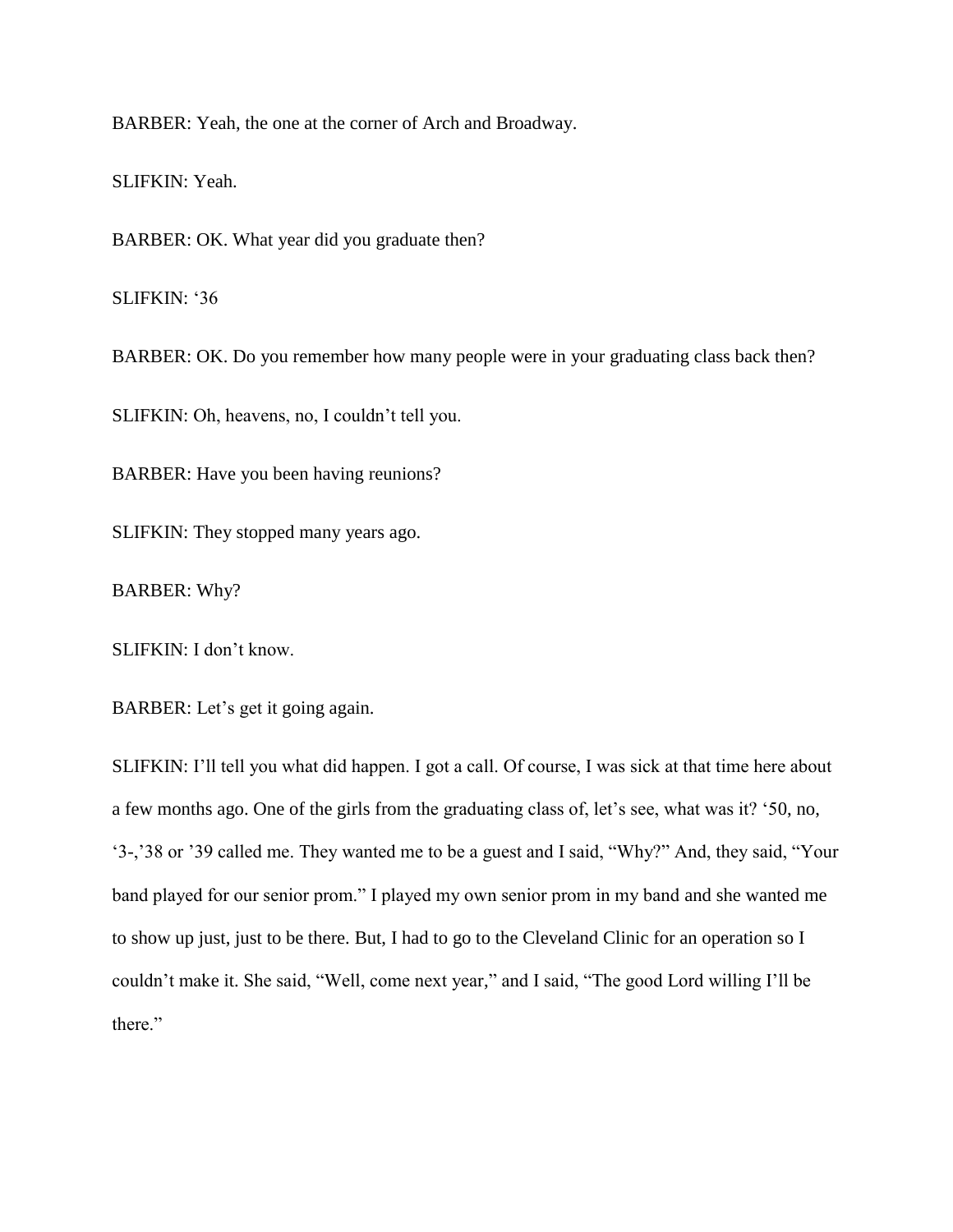BARBER: Let's do that right now, Sandy. Let's talk a little bit about your band and your life as a musician. When did that start?

SLIFKIN: My mother had me playing the piano when I was 4 years old. And, I played the piano for many, many years. And, then we started a neighborhood band, a lot of people that you would probably know from the neighborhood and I had a band from high school through, oh, heavens, when my kids were growing up I's still playing because I had to send them to college. And, so I did three things: we had a business, I was playing in the band, and I was instructing aviation. So I had three jobs to educate all five children. And, thank the good Lord they all got educated.

BARBER: They certainly did and they're all fine people. And, that's also of course due to, to a lovely lady who has passed away, your wife.

SLIFKIN: Um hmm.

BARBER: You want to talk a little bit about her?

SLIFKIN: She was a good girl. She was an artist, very good. She was a Mount. She went to Mount. And, we all missed her. She was a hard worker and did her share. You know with five children, five children, I was out working and she was home working. So, she was a very fine person.

BARBER: Why don't you give us her full name, maiden name.

SLIFKIN: Her name was Katherine Siefert. Katherine Siefert

BARBER: Right, Katie.

SLIFKIN: Umm hmm.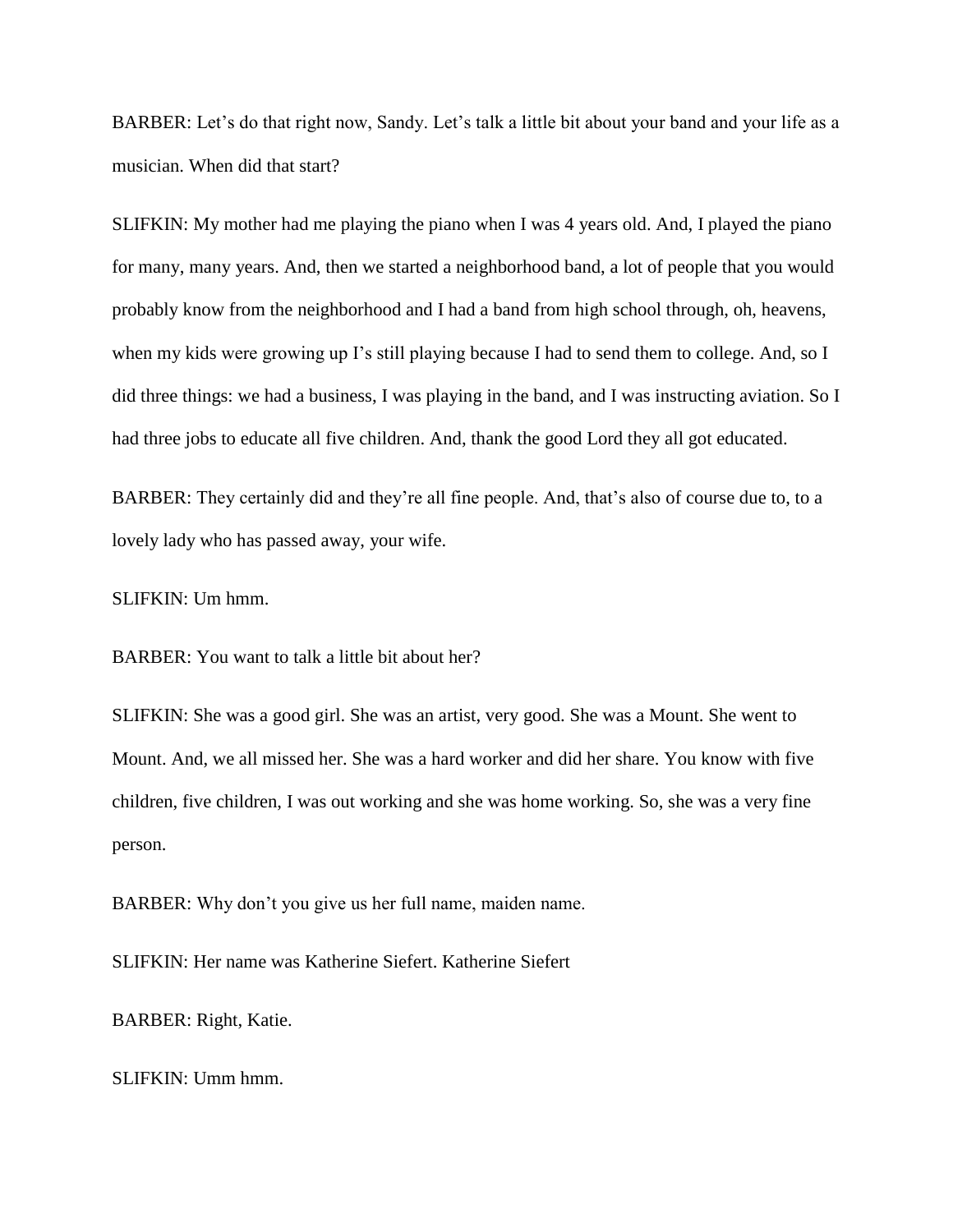BARBER: And, your children, I have met most of them. And, of course, let's see, what? Two of them stayed around town here as nurses…

SLIFKIN: Three of them are at the hospital.

BARBER: That's right. Three of them are.

SLIFKIN: Two of them are registered nurses and the third one is a technician. She runs the CAT scan up there.

BARBER: Yes. The musician business. You were playing the piano at age four and then you formed a band.

SLIFKIN: Local, yeah, a neighborhood band.

BARBER: Do you remember names in the neighborhood?

SLIFKIN: Well, Richard Furniture, they were very popular here years ago. I don"t know whether you"re old enough to remember that?

BARBER: Of course I do.

SLIFKIN: Well…George Rickard….

BARBER: And, out of that came Kenny Rickard.

SLIFKIN: And, Joe Greiner who became a dentist in Alliance. He and I were pals. And, he played with us. And, of course, Freddie Dickens, who had Dickens and…a gun store over there on Union Avenue, Dickens and Marshall. Remember them?

BARBER: Absolutely.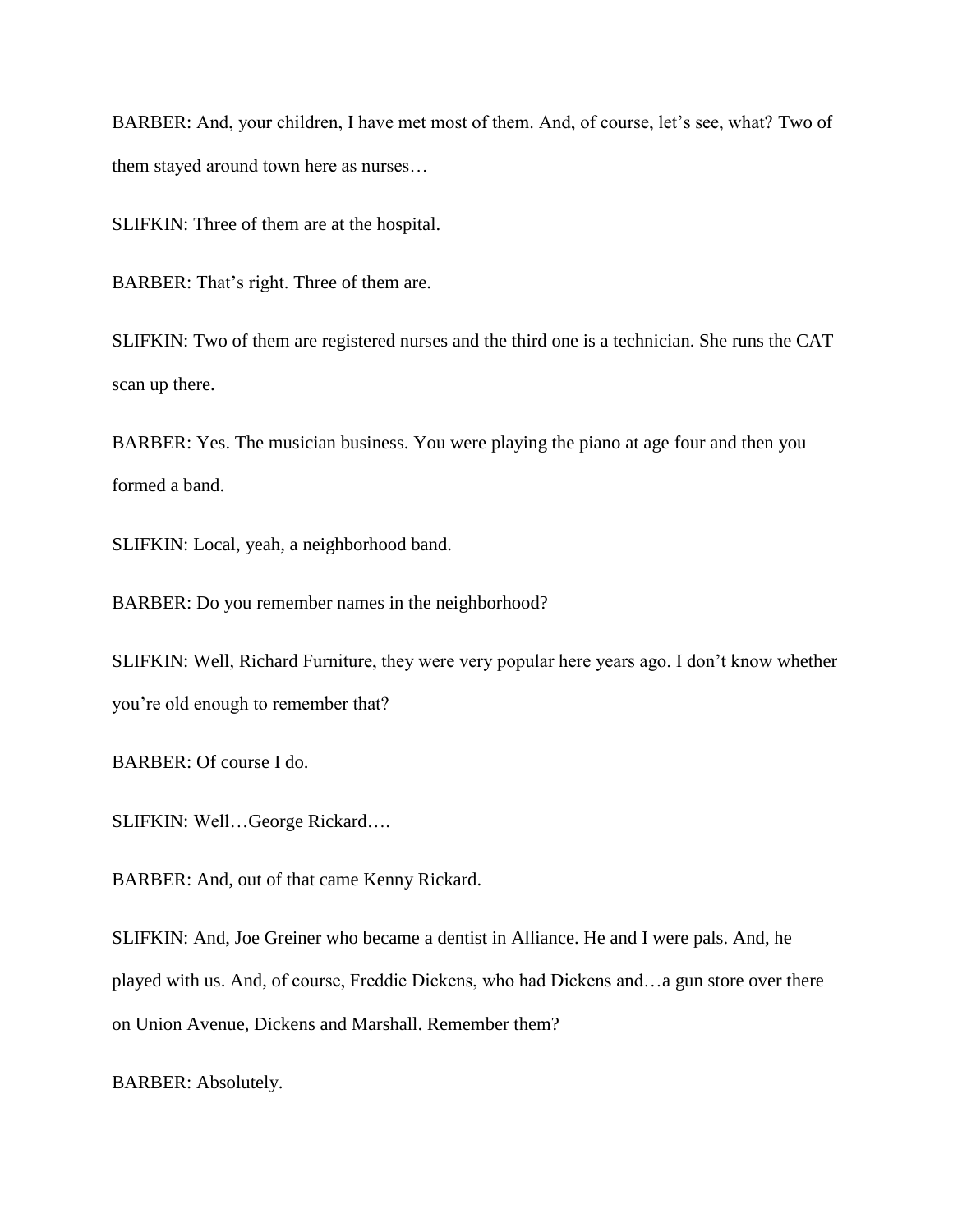SLIFKIN: He was..uh, he was somebody everybody knew. Good guitar player, good singer. And, oh, we had people that everybody knew. I am trying to remember the trumpet player. He was a school teacher from over in…uhhh…Best, Charlie Best. Charlie Best. He was a school teacher over in the North Benton area.

BARBER: Now what instrument were you playing?

SLIFKIN: Piano and organ.

BARBER: OK. And, I remember you playing some of the clubs when I was…. I was born in 1942. Sandy was born in 1918. He and my father were test pilots at Taylorcraft. My father was Al Barber. He was born in 1905.

SLIFKIN: Yeah.

BARBER: And, I remember you playing around town with…what was the name of the group?

SLIFKIN: Sanford…uh…it was either a combo or we had a big orchestra but with…we took my first name and split in two and made it the San Ford Orchestra or Combo.

BARBER: And, also, I remember Combo because I remember that at the Vets.

SLIFKIN: Yeah. Um hmm.

BARBER: And, do you still play?

SLIFKIN: Just for the Lions Club. That's all.

BARBER: OK. Well, at one point in time, you had worked for a living other than that. And, so back you graduated from high school in 1936, what"d you do then out of high school?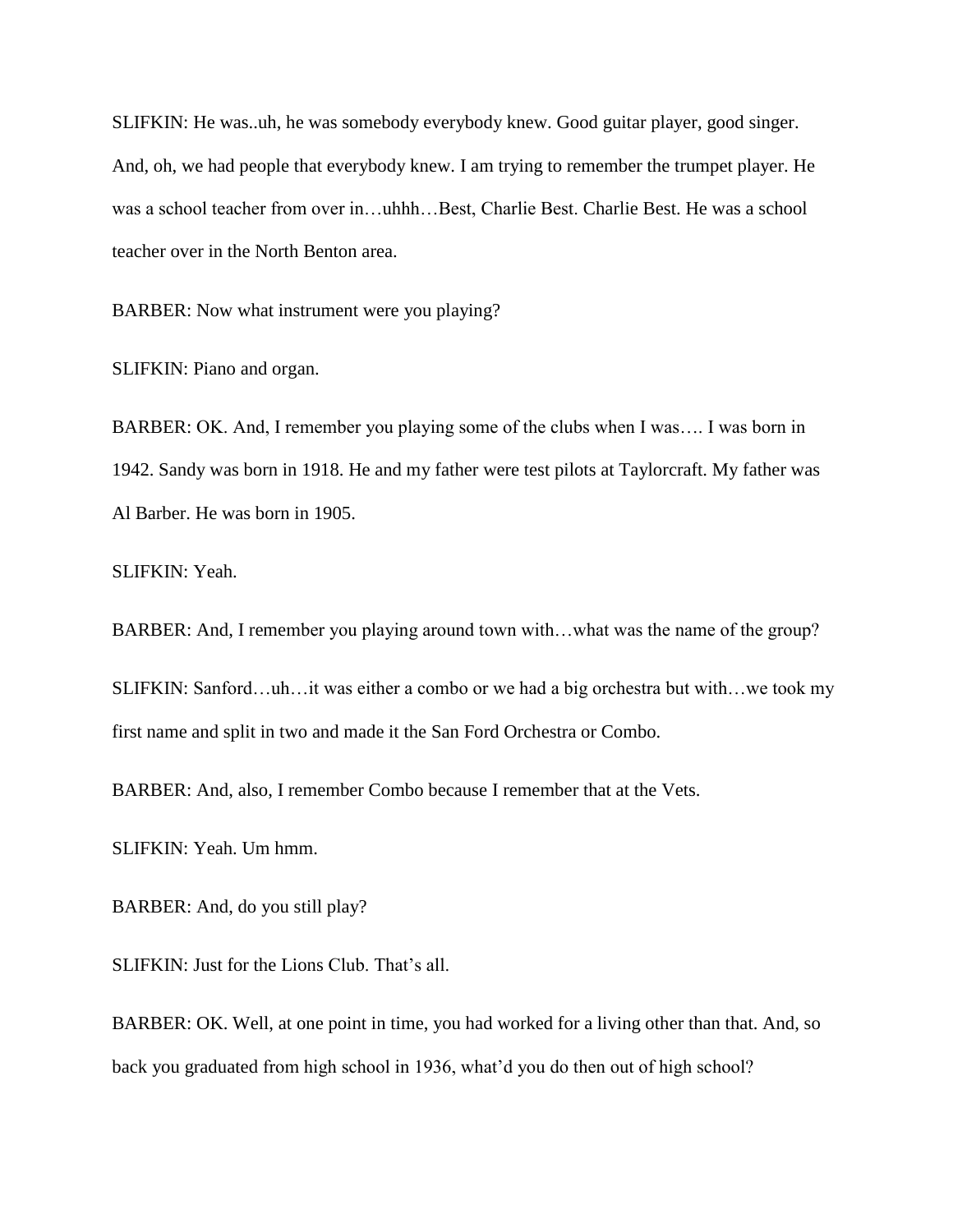SLIFKIN: Well, my buddy that I grew up with, Tubby Shank, and I went to Indiana Tech in Fort Wayne, Indiana. It was a technical, two-year college. I went one year and run out of money. I was working in a restaurant, doing whatever I could. I finally come home and lived with my mother. My father had passed away. And, my…Mike Third who was the…who worked for Taylorcraft. My mother talked to his wife because they were good friends. And, he got me a job at Taylorcraft and that was in "38, the beginning of "38.

BARBER: What was your first job out there?

SLIFKIN: My first job and the same job I had until I was a test pilot: I put on tail services. That was my job, rudders, elevators and rigged 'em.

BARBER: Now, when you mentioned here that when you became a test pilot, how much later was that?

SLIFKIN: Well, that was after the war.

BARBER: Sure, because Sandy has quite a...quite the story to tell about the war and we're gonna do that…

SLIFKIN: Oh, yeah.

BARBER: …And, then we"ll come back to Taylorcraft.

SLIFKIN: Well, I asked…

BARBER: So, you and Tubby went to the Tech School and then you came back and got a job at Taylorcraft…

SLIFKIN: Yeah.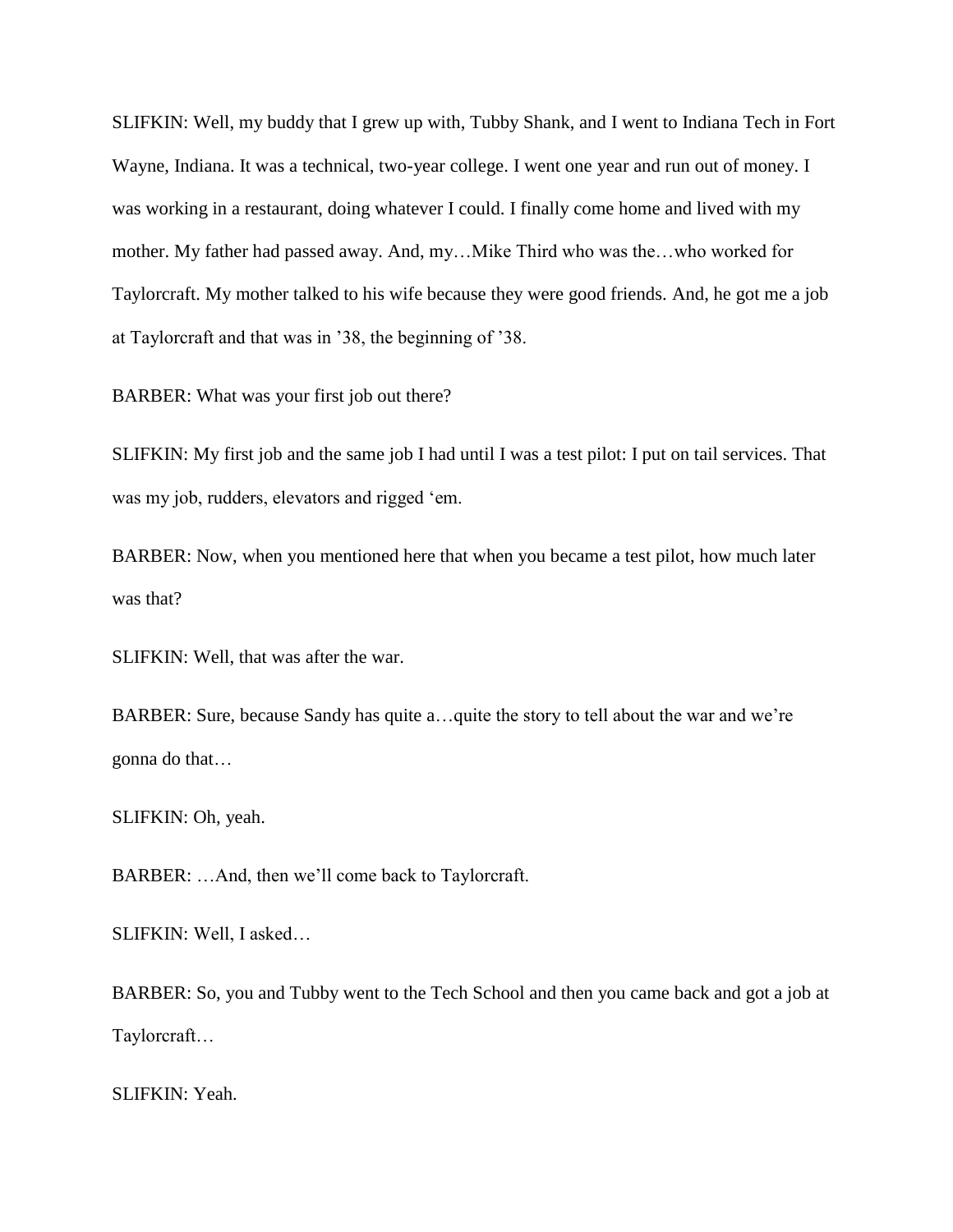BARBER: 1938, do you have any remembrances of what happened out there? And, of course, Katie came along at one point here.

SLIFKIN: Well, one of the …of course, I had a cart that I moved around because I had to go from airplane to airplane. And, I had a fire extinguisher on it. And, my…because I was at the end of the line I was right near the big hangar, hangar doors where they moved the airplanes out. And, one summer day I was putting a tail surface on and the doors were open and I look out and one of the finished planes was on fire. And, I grabbed my fire extinguisher and ran out to the plane. But by the time I got there, I was the first one there, it was consumed and practically gone. Of course, I was taking flying lessons and it frightened the dickens out of me. But, they told me that in those days the dope had nitrate in it, which is very flammable. So, you…when those…when the fire started—it was boom-- it was all over. And, I [laughs] I had that in my mind when I was learning to fly. I mean no cigarettes, no nothing.

BARBER: Yeah, we had some examples of that out at the airport. An airplane would be totally consumed in about four minutes...

SLIFKIN: That's right.

BARBER: Because of the nitrates, [inaudible]

SLIFKIN: Yes.

BARBER: Of course, later on in life we changed all that. And that was one of the big problems we"ll get into later out at Taylorcraft were the fires in the dope room out there where people died. SLIFKIN: Yeah.

BARBER: Now you mentioned you were learning to fly. How did that all come about?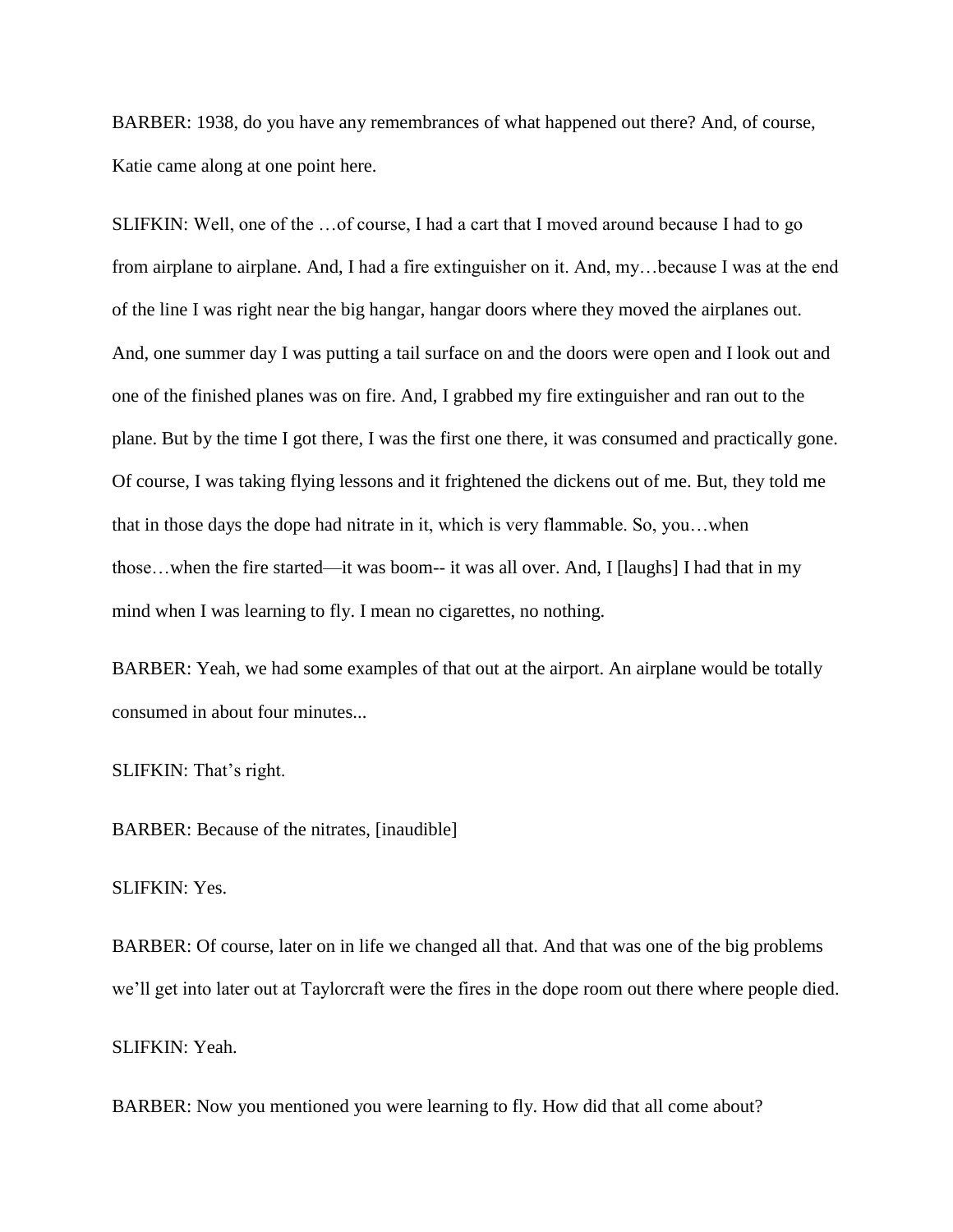SLIFKIN: Well, I always wanted as a kid. I had model airplanes and rubber, well, ours were all rubber band and I always wanted to be a pilot. Well, they had the Taylorcraft Flying Club there and, of course, Bill Crawford was the test pilot…was one of the test pilots. He was also the instructor for the club. And, in those days we could fly--today it's \$100 an hour; then it was \$1 an hour. One dollar an hour plus the instructor. Well, I took Bill Crawford to work so that I didn't pay for the instructor. I just paid for \$1 an hour. And, I think about it. It's impossible. Think about it.

BARBER: I know. [Sighs] And, if people would just realize in this country we always need pilots and we always need airplanes.

SLIFKIN: That's right.

BARBER: The Taylorcraft Flying Club started actually over in Bradford, Pennsylvania. It was first organized and then the airplane came here July 7th of 1936. And, that was a prototype Taylorcraft. And, I presume that"s the one you were taking your lessons in.

SLIFKIN: That was the one that C. G. Taylor donated to the club, the first Taylorcraft. It was a 38-horsepower.

BARBER: Yes.

SLIFKIN: 38 horsepower.

BARBER: And, it's now out there. Your's must have a little tweaking done to it. Normally it's 37 horsepower. That must have the finer prop on it. That airplane is sitting at my airport today. And, we"re gonna be taking it over to the MAPS Air Museum.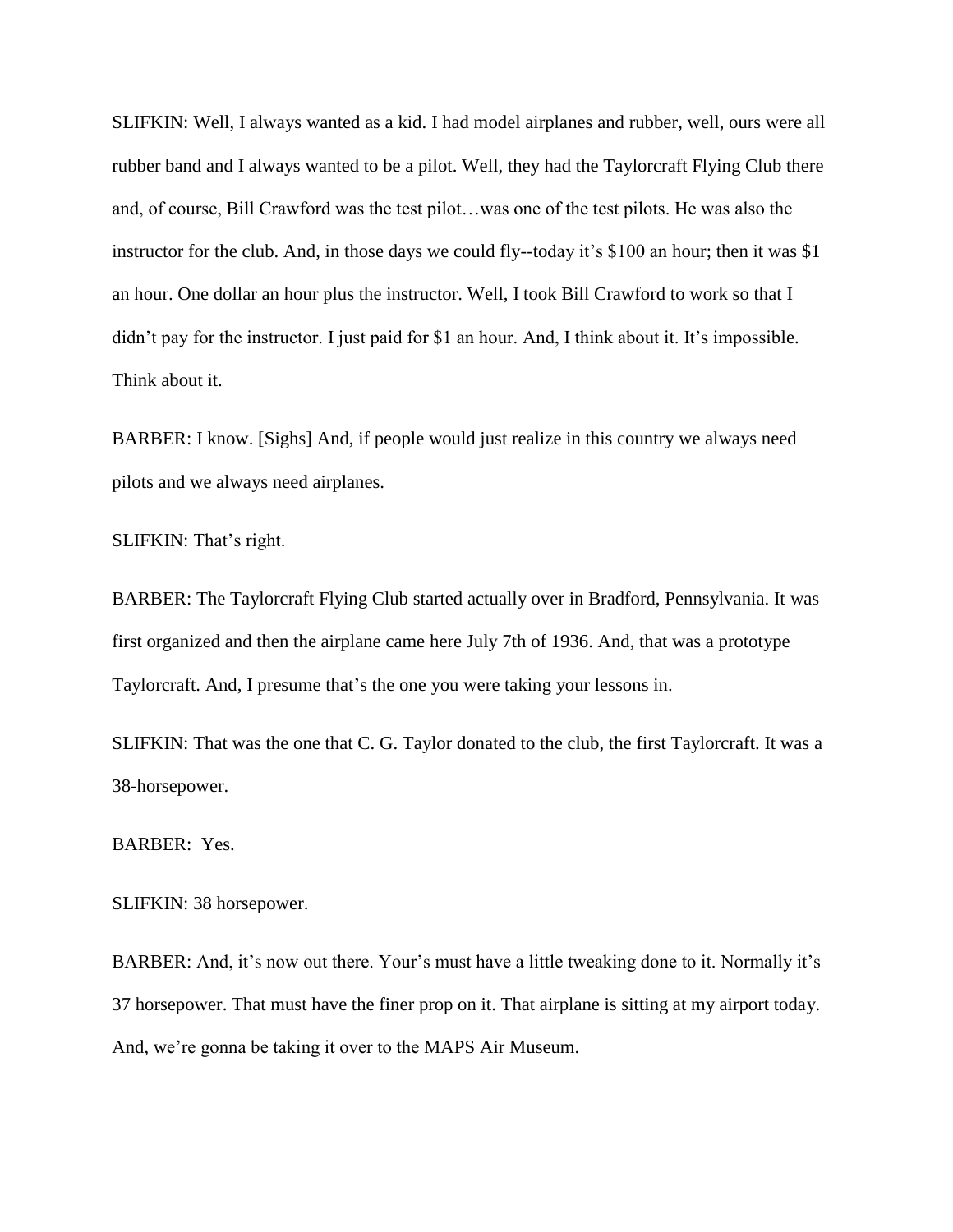SLIFKIN: And, the…pardon me…the instrument panel is at your airport, too. And, what"s left of the propeller is there, too.

BARBER: Yes, interesting tale. I"d have to get my dates correct but it was like the end of the year, I believe, of 1938 or "39 that a gentleman crashed in it in southern Ohio. And, Sandy had these parts and he donated them to the Taylorcraft Foundation here about a year and a half, two years ago.

SLIFKIN: Yeah, that was Harry Shade. He was a good friend of mine.

BARBER: Yep. He got caught in a snowstorm then he went. OK, so you're learning to fly out there with Bill Crawford and you soloed. Do you remember what year, what year that was?

SLIFKIN: I could tell you that I got my private in "39 but I can"t tell you when I soloed.

BARBER: OK, tell us about getting your private pilot's certificate.

SLIFKIN: Well, that was interesting. First of all, I had to pass a written and there was a FAA examiner on the field. Not a flight examiner with the aircraft examiner. Name was Kenny Johnson, you took your written in his office. Well, in those days, the written was in about four parts: one on FARs, one on navigation, one whatever. And, I studied everything but the FARs. But anyhow, I took the test. And, Kenny set up a flight test for me over at Akron Municipal Airport. Well, that was interesting. I"d never landed on a paved runway at all…in my, in my learning to fly. And, I was worried. I thought, "How in the heck am I…" we had no brakes. I had a parking brake but no foot brakes. But they said, "Don"t worry. You got a tailskid. You don"t have a wheel. It adds skid when you drop it down, it'll slow you up." And, it did. Well, anyhow, I went over there and we talked to the examiner. He went up and flew. And, he…we come back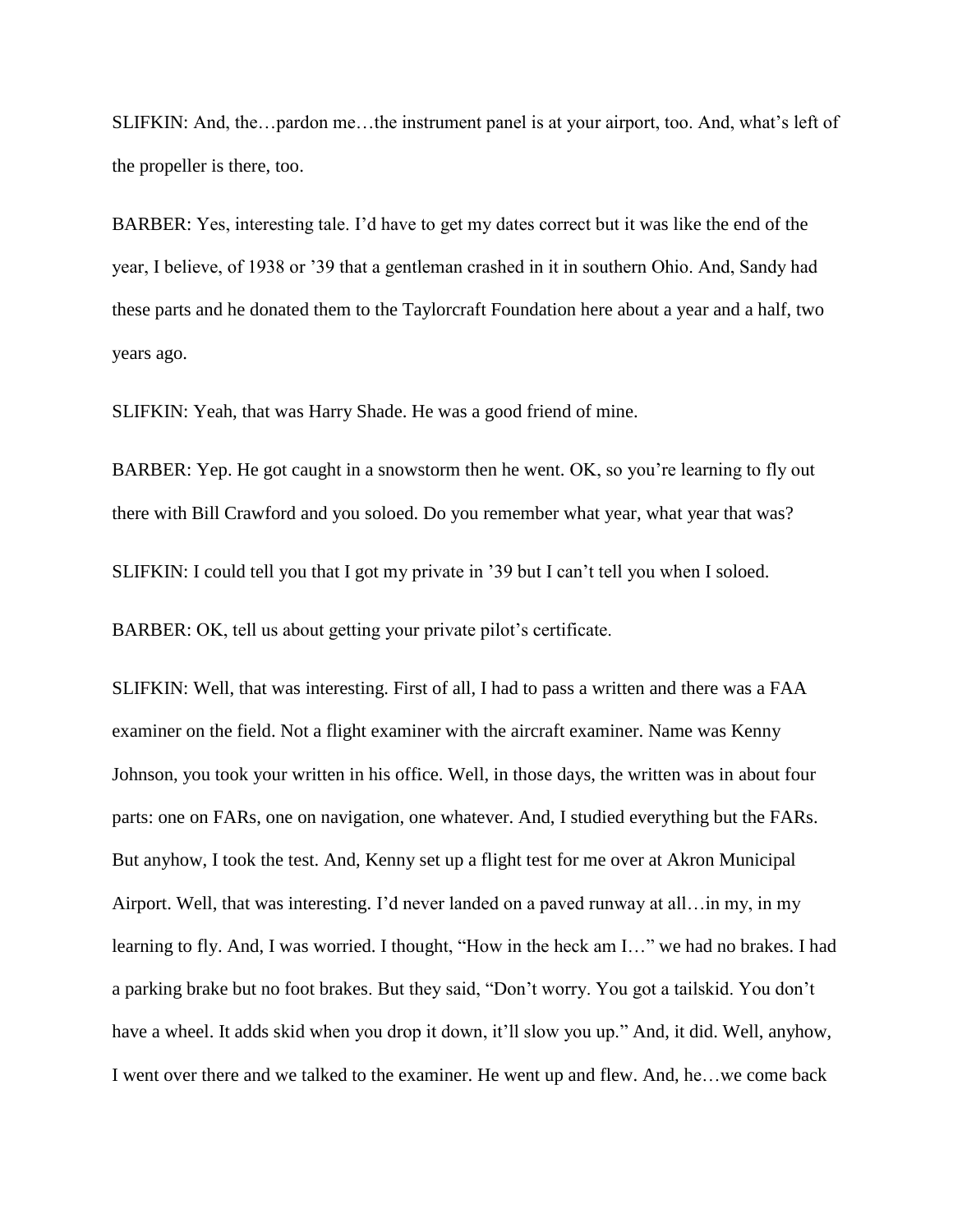down and, he said, "Now you gotta go do the spins." I said, "You"re not gonna do the spins with me?" And, he said, "No, you"re gonna do "em yourself." I"d never done a spin by my…I"d done 'em but never with...by myself. So, he says, "You go up over the airport." This is up over Akron Municipal Airport. "And do, uh…two turn spin to the left and one to the right." Well, I did that and come down. I was really shaking after that. I"d never done that by myself. But, anyhow, I went back home. And, the next morning, Kenny Johnson, the FAA examiner…er, inspector, come in and he's chewin' on. I said, "What's the matter?" And, he said, "You flunked the FARs on that test." Well, truthfully, I never studied the FARs. It was so easy. So, he said, "Tomorrow morning you come over to my office and you, you take that test over again. And, you better pass it if you know what's good for you." So, that night I went home, studied all night and went back and passed the test. I had, I had the license then.

BARBER: That's great. And, that was done in the club ship.

SLIFKIN: Umm hmm

BARBER: First [inaudible]

SLIFKIN: That was in that first Taylorcraft.

BARBER: Who did you take up for your first passenger?

SLIFKIN: You know, I can't remember that. I can't remember, truthfully.

BARBER: Sandy and I have discussed flying, I don"t know, for, 15, 20 years, I suppose and some of these things that people would think you would absolutely remember, you don't. I am the same way. And, somebody went for a ride with you the first time, then the second time, the third time eventually you got the family flying, I guess.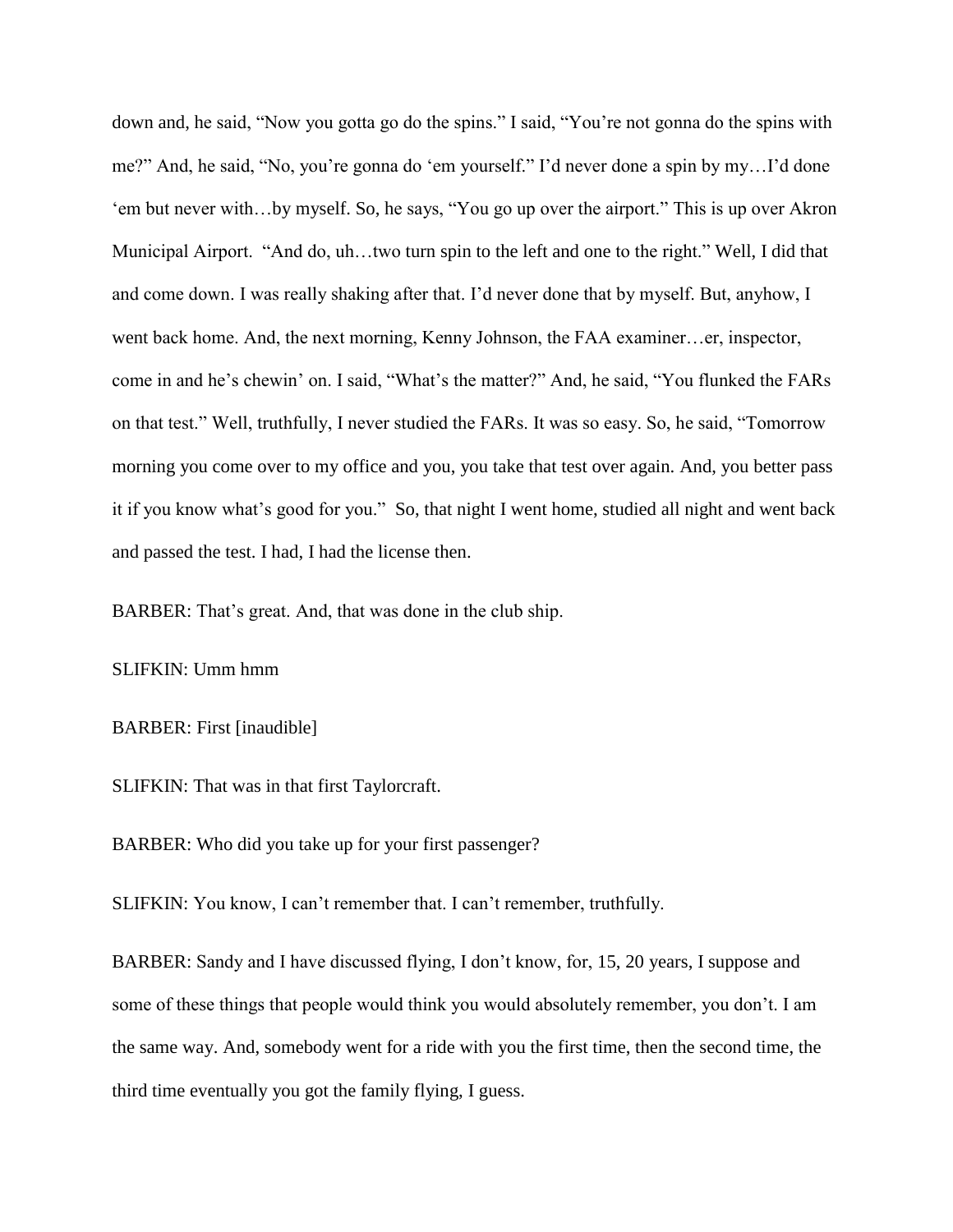SLIFKIN: Yeah.

BARBER: Now, were you married at this point?

SLIFKIN: No.

BARBER: OK. All right. Oh and by the way, Sandy, back then that was the Civil Air Regulations you"d flown.

SLIFKIN: Oh, I said FAA…

BARBER: CA…

SLIFKIN: You're right.

BARBER: And, in today's day and age, it's the FARs.

SLIFKIN: Yeah.

BARBER: And, Of course this will be looked at a hundred years from now and somebody will say, "Oh, boy, were they wrong." But, yeah, it was the CAA back then, Civil Aeronautics.

SLIFKIN: Right.

BARBER: OK, so you got your private and back you came. Now, you had to build up some time before you were able to become a test pilot and so forth so at one point in time you went off and did some military training and so forth. And, why don"t we go ahead and just, I guess, talk about that.

SLIFKIN: Well, before that…

BARBER: Yep.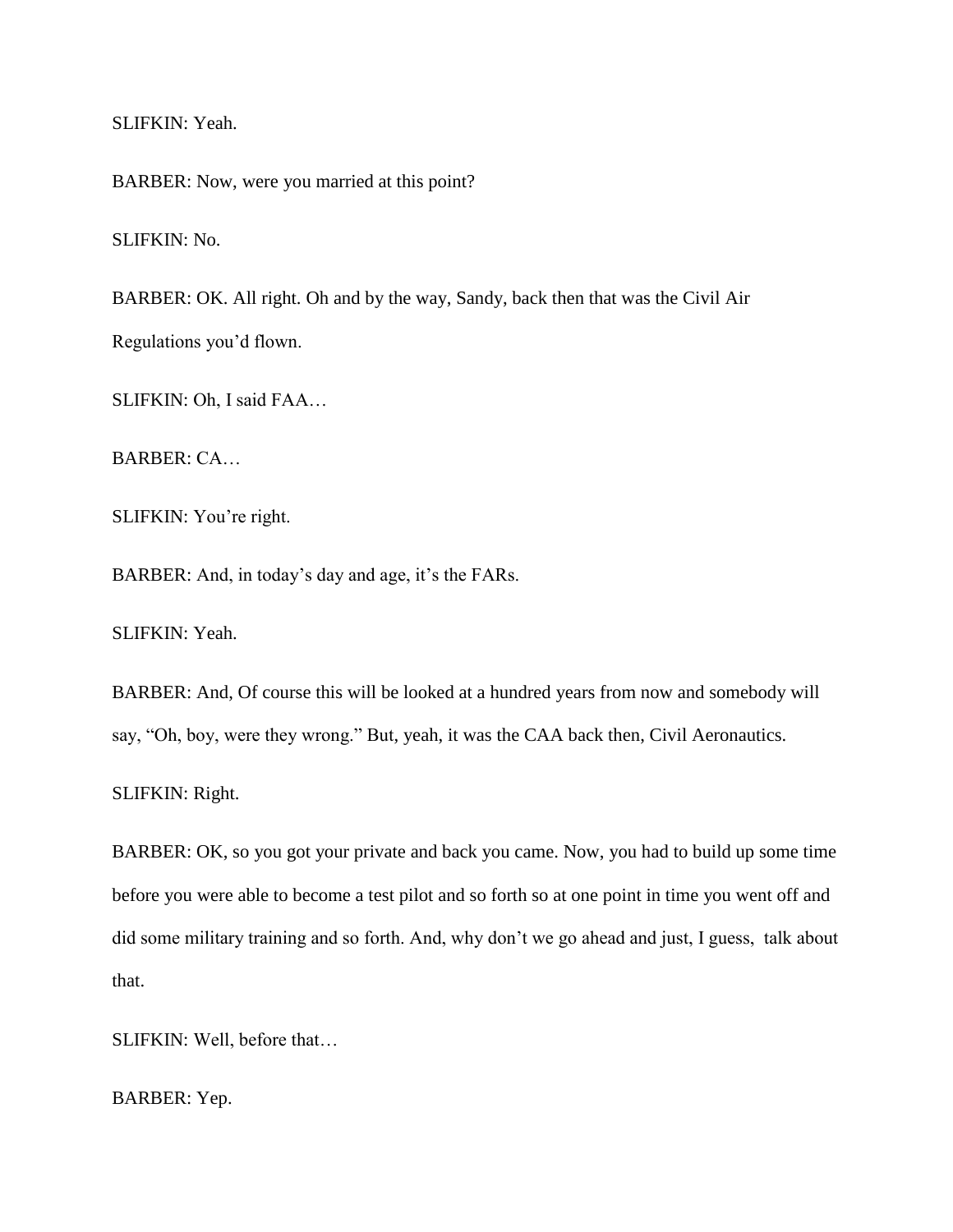SLIFKIN: I wanted to build up some time and I went up to the office and talked to the salesman, the sales manager. And, I said, "Listen, next time you get a trip some place, I"d like to fly one of the planes." I said, "Because I want to build up some time." They said, "We"ve got a big trip coming up going to California: 10 airplanes." I said, "No kidding?" I said, "That"ll be perfect." I said, "I'd love that and I've got a week's vacation coming up." So, or, I don't know, it was a week or two. He says, "OK." Well, anyhow, here they come. Arthur Hyde from, um..Long Beach..uh…Long Beach, L.A., I guess he was from. He comes with a bunch of students. None of them had any license. They were just students. I was the only private pilot in the group and he, of course, was the owner. So, here"s the way we worked it: he flew head on, he was number one with the maps. I was the tail man with maps and if anybody got out of line, I would go up beside 'em and tell 'em, [gestures], "Go over that way." And that's the way we flew. Took us five days and five nights. And, that was really some kind of a trip, I"ll tell you.

BARBER: Well, let's elaborate on that because you had told me about it before. Do you remember some of your stops and what route you took?

SLIFKIN: Well, I remember we got to a place…it..it was getting late and it was night time and the only thing we could see was the highway with cars going down it. So, we had a heck of a time. We finally got everybody on…I think it was Tucumcari, Arizona, if I remember. Tucumcari, that"s where it was. And, we got everybody to land there. But, one guy was missing. So, they said, "Sandy, you better get out there and start looking for this guy." Well, before I could go, a car stops at--we"re at the police department--a car stops and here comes the pilot. He said, "I..." They said, "Where'd you land?" He said, "I don't know, out in the desert someplace." And, so, we said, "The next morning we"ll go look." And, believe it or not, he landed in the desert and the airplane was fine. So we got him back to the airport and then we all kept going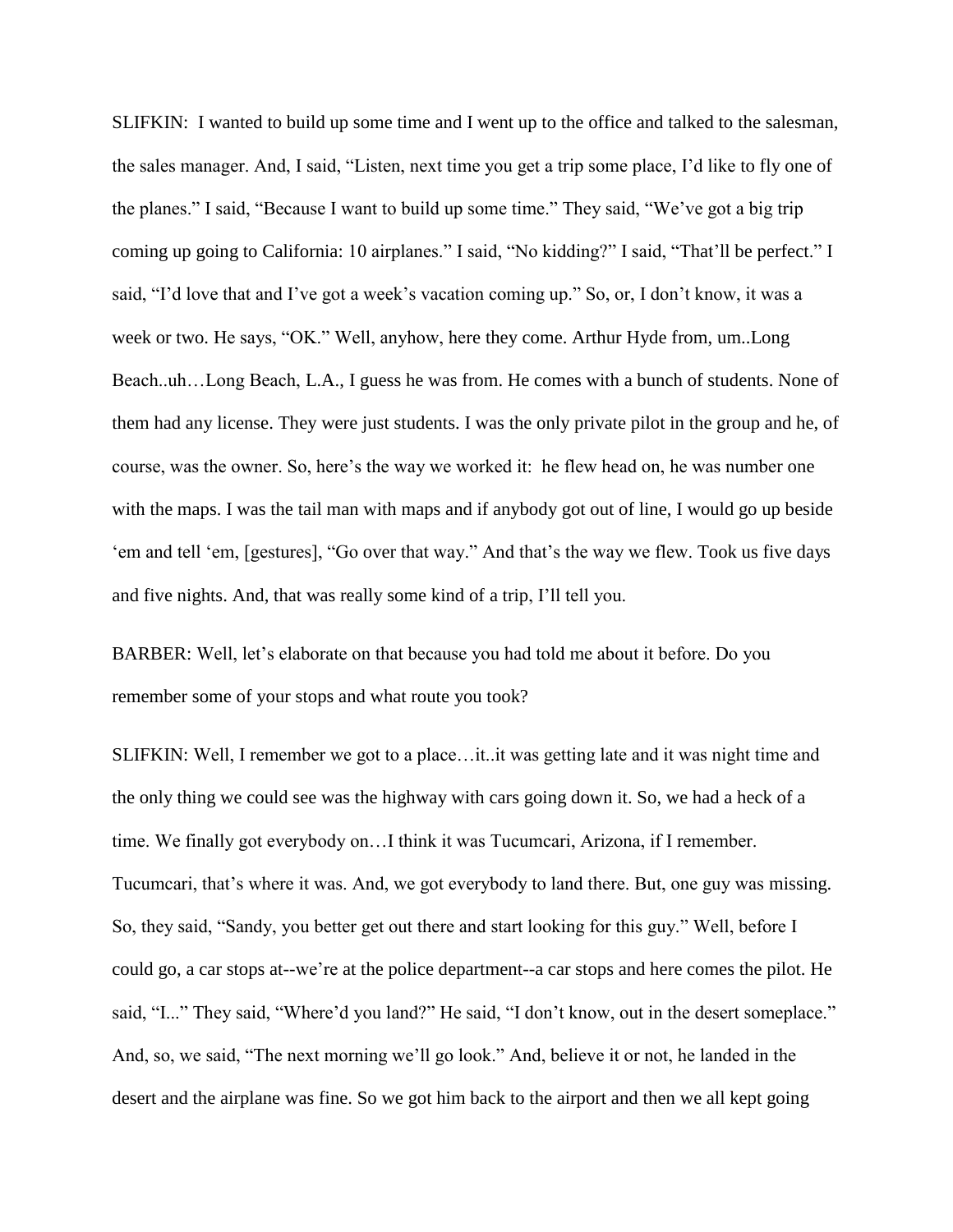again until we got to…and get this! This is what's amazing: We landed at Los Angeles Airport, ten of us in trail, no radio. There was no radio except with the airlines in those days. They just gave us a green light and we all landed. I still can"t get that out of my mind that ten air…ten Taylorcrafts landed at Los Angeles Airport with no radio, just went in and landed.

BARBER: That is written up in the Taylorcraft storybook, which we have here at the library.

SLIFKIN: Is it?

BARBER: Tell you what, Sandy, I'm gonna slide this book down. Why don't you hold up in front of the camera there and just show people what we're talking about.

BARBER: There it is: *The Taylorcraft Story*. And, that"s available here at the library. And that was written by a fine fellow name of Chet Peek. And, it describes briefly the LAX trip there. So, you made it. Well, how did you get back?

SLIFKIN: Well, that was the strange part, too. I had an aunt that lived there. And, incidentally, I took Harry Shade. He was the one who crashed that airplane at Moscow, Ohio.

BARBER: Yes.

SLIFKIN: Harry was a good friend of mine and he had a vacation. He said, "Hey, I"d like to make the trip with you." So, Harry and I flew the trip together. And, when we got to LA, my aunt lived there. And, I lived with…stayed with her all night. And, I said, "Well, Aunt, we"re gonna go down to the train station and get a ticket to go back home." And, on the way to the train station we passed a used car lot. And, I said, "Harry, are you thinking what I am thinking?" And, he said, "Yeah." So, we went in there and for \$65 we bought a Chevrolet Ph…Phaeton, they call it, that"s with a soft top. And, he said, "I gotta make sure of two things when I sell this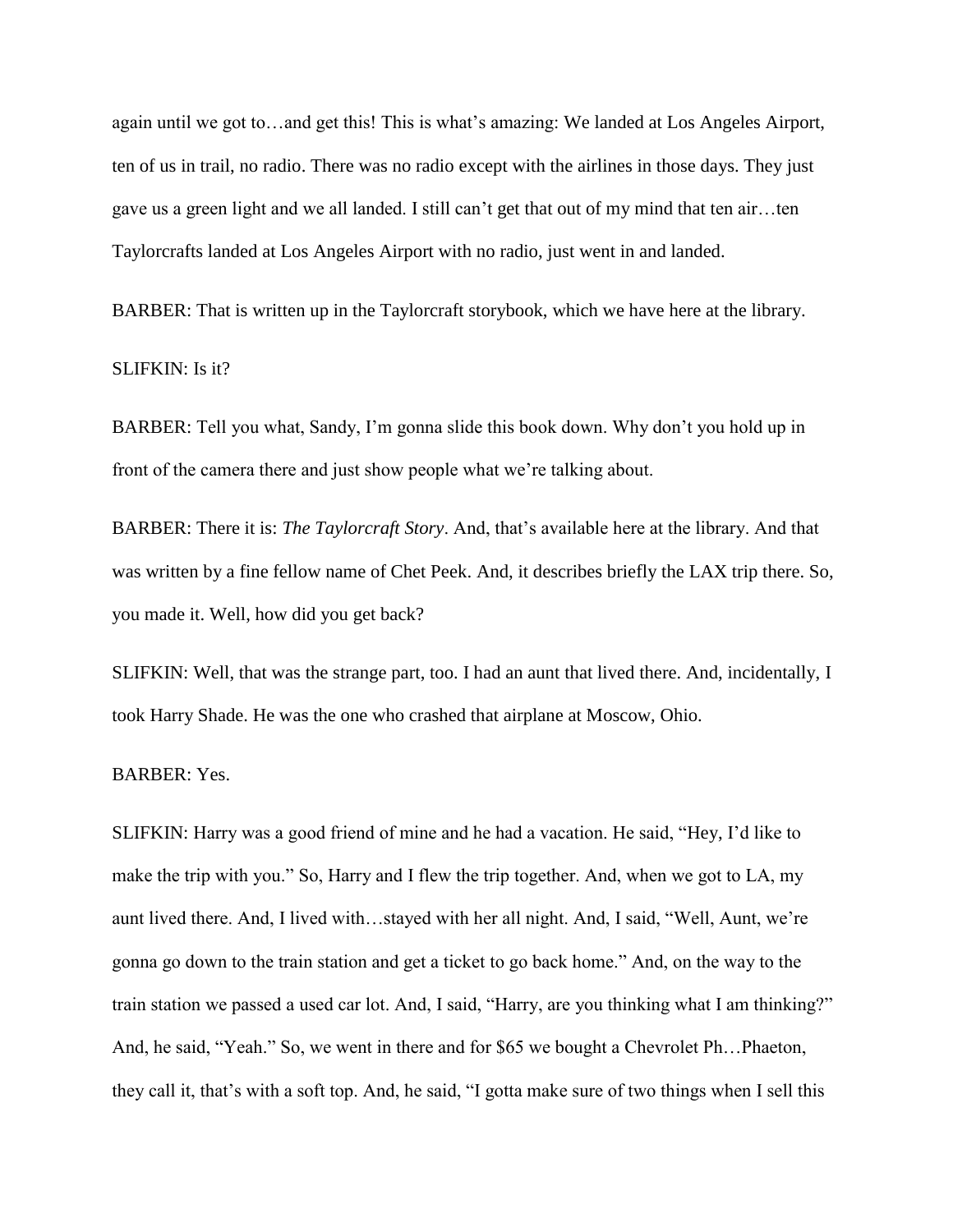car. I said, "What's that?" He says, "You gotta have a horn and you gotta have..." Uh...What was the other thing? You gotta have a horn...

BARBER: Windshield wipers?

SLIFKIN: Oh, uh...huh?

BARBER: Windshield wipers?

SLIFKIN: No. Oh, license plate.

BARBER: Oh, yes.

SLIFKIN: You gotta have a license plate. They give you the license plate. So, for…we drove the car back to my aunt's. And, she said, "Oh, what're you doing with that?" I said, "We're gonna drive it home." Oh, she said, "Well, I'll tell your mother." This was my mother's sister. Well, I said, "Don"t you worry, honey. We"ll get home all right." Well, that took us about six days. We had quite a trip with that. Harry was a good mechanic. And, we...outside of L.A, we had to go into a garage. And, he says, Harry said because the engine was falling apart, he says, "If we buy the parts from you, can we use your tools?" And they said, "Yeah." So, Harry…we paid "em for the parts and Harry used the tools and put the engine back together. And, we bought a couple tires and with the help of the good Lord we made it back home. Took us six days.

BARBER: So, just the two of you did that? The rest of the guys had their own ways?

SLIFKIN: Well, one pilot, believe it or not, lived in Michigan. And, he was just a student pilot. He said, "Can I go with you?" And, I said, "Heavens, yes." So, he piled in with us. So, there were three of us. He went about half way with us then he went home.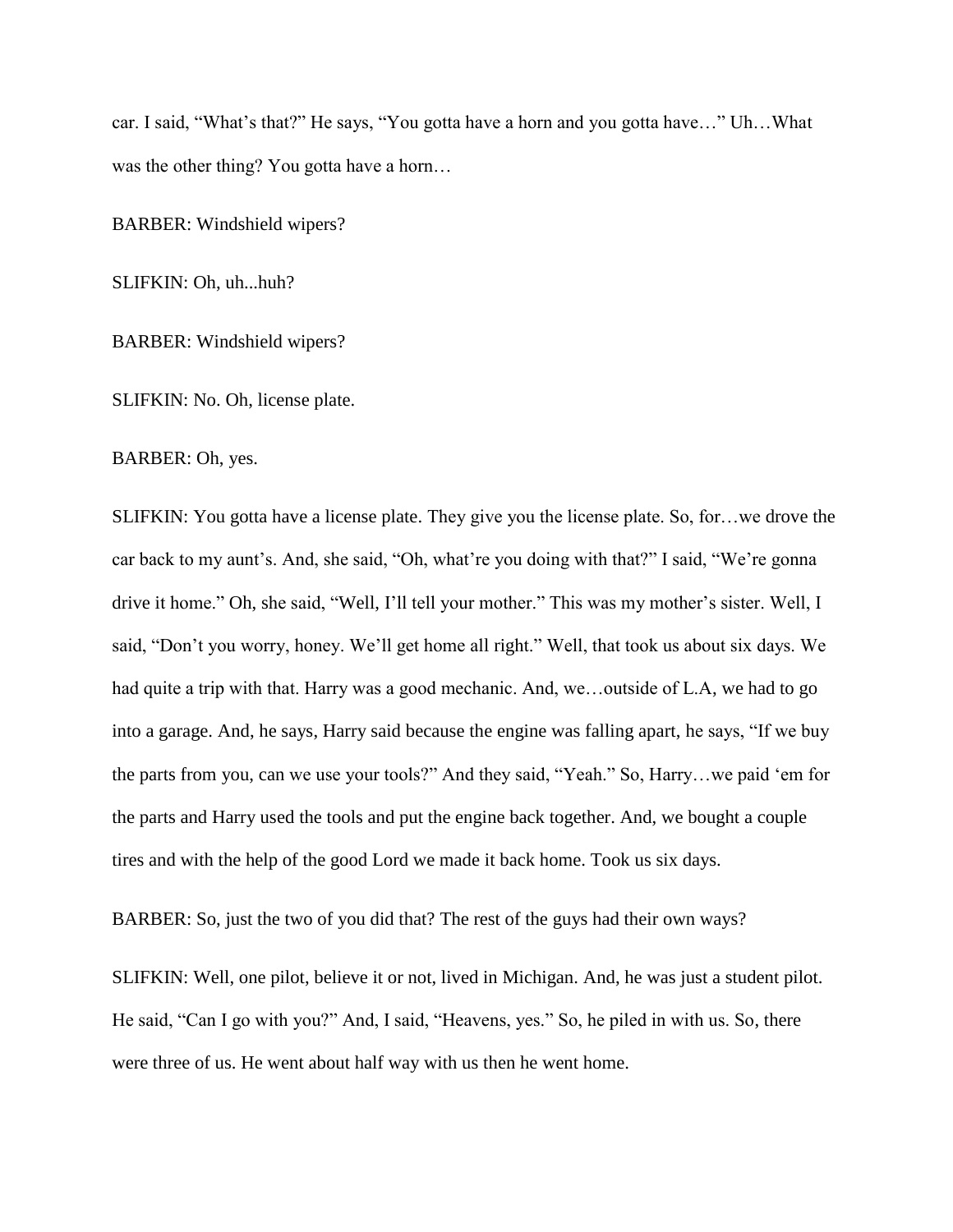BARBER: OK. Now let's see. What... Do you recall what year that was and what time of the year?

#### SLIFKIN: [laughs]

BARBER: And what the airplanes were? 1940 or 1941, I presume?

SLIFKIN: I would say, "Yeah." There is one thing I want to mention that I got a kick out of. We were half way flying back to L.A., Arthur Hyde came to Harry and I and said, "Listen, I"m running out of money. Do you fellas have any money you can loan me "til we get there and then I"ll give you back?" Well, I had \$150, which was quite a bit of money in those days. And, Harry had \$250. So, we loaned him money so we could buy gas and buy food and then when we got there, he gave us the money back.

BARBER: That's good. Well, you made her back to Taylorcraft. And, then I presume shortly after that the war effort started.

SLIFKIN: Yeah, we, I was thinking about getting into CPT, which was Civilian Pilot Training. And, because the war was getting…or did break out, I guess, and then all us young guys, we had to get in there. We wanted to go to the service. And, when I heard about CPT, Civilian Pilot Training at Mount. So, I applied at Mount because I working on…one of the fellows up there teaching a ground school for the commercial and I was going through the commercial ground school with him up at Mount.

BARBER: Yes, now this is Mount Union College…

SLIFKIN: College, yeah…

BARBER: …here in Alliance, Ohio.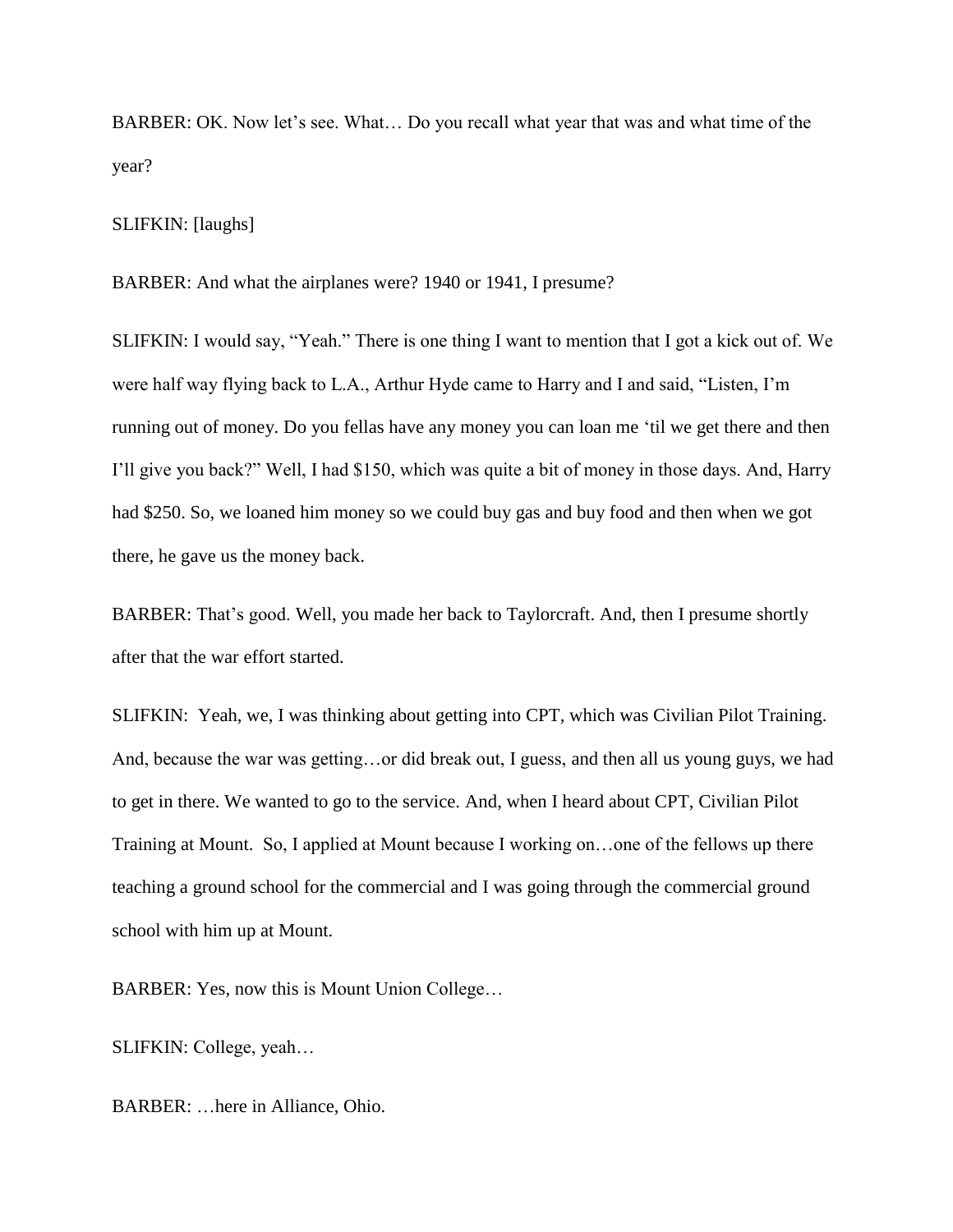SLIFKIN: Right. And, he said, "There is an opening. Why don't you apply for CPT up here?" So, I applied with Murray Cunningham"s father got the opening. Of course, I was devastated. But then they said, "Hey, Sandy, go to Kent. They'll accept you." And, that's what I did. I went to Kent State. They accepted me. And, I went through…and then they changed it because of the war to WTS, War Time Training Service. Used to be CPT but then when the war broke out they changed it to War Time Training Service.

BARBER: I never knew that.

SLIFKIN: Yeah.

BARBER: So, you got accepted up at Kent and you started training…

SLIFKIN: Yeah.

BARBER: How long did that take and what were you flying and so forth?

SLIFKIN: Well, we started…we started at Mid City. That was an airport they used. A…it's gone by now. I don"t know where it was, up in that area. But, I went through what they called secondary. I didn"t have to go through primary. I went through secondary. And, then they started the instrument course, cour…took…these courses took about three months. And, they started the instrument course, which I started, and we ended up in the Chicago area, in one of the suburbs. But, believe it or not, during the early war one of the big planes hit a big building up there. Just like they deliberately did here but this was accidental. And, they took all of us out of there and I ended up in Grand Rapids. So, I got my instrument rating in Grand Rapids.

BARBER: OK.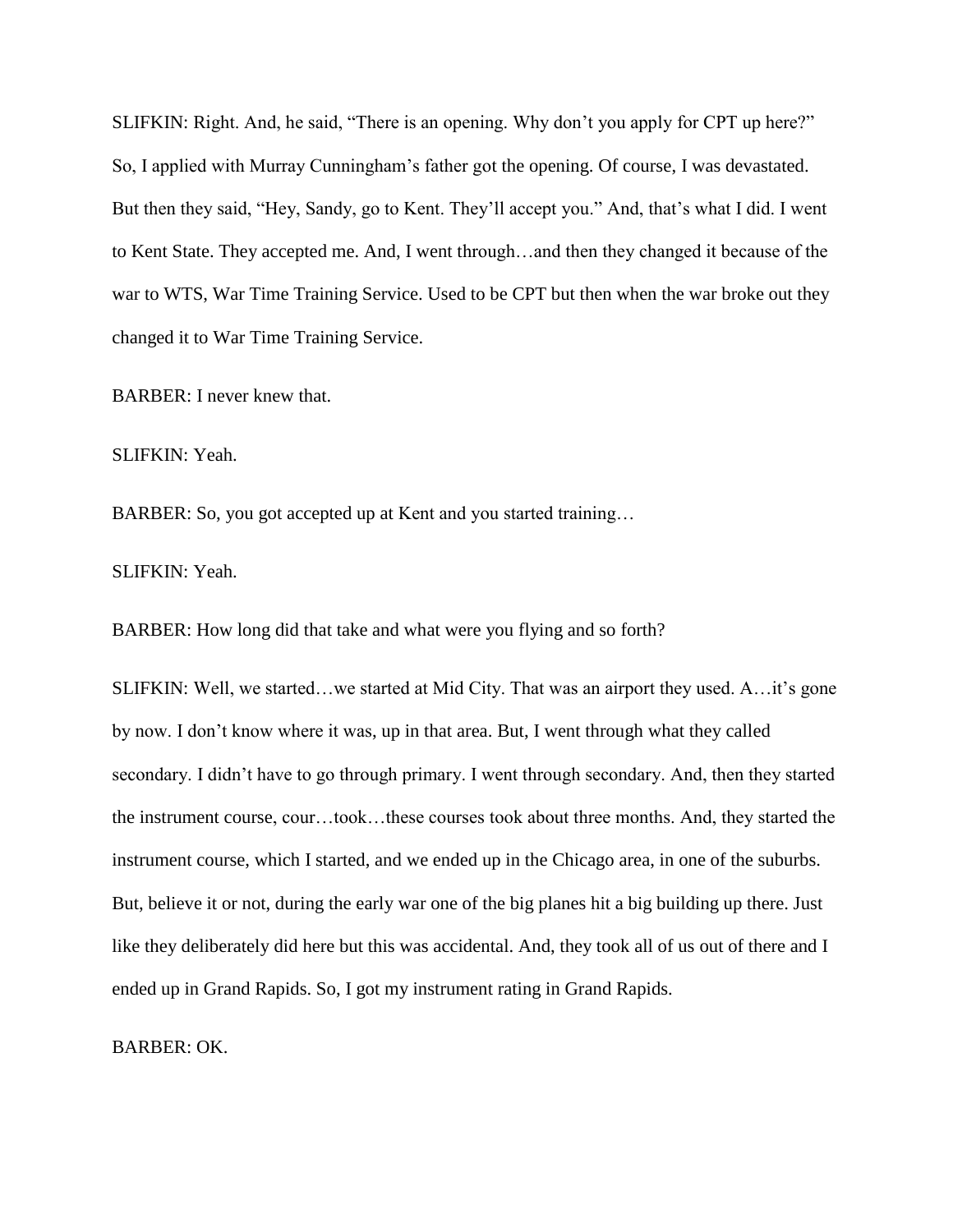SLIFKIN: But here is an interesting side note: Five of us got so disgusted with all of this running around when we were in the Chicago area. We went down and we said, "Let's quit this thing and let's join the…let's join the troops." We were young. We wanted to get there and fight for the good ol" country. So, six of us, five or six of us went down to the recruiting service and there was hundreds of guys lined up. We got in line. Some Captain came over and said, "Who are you fellows and what do you want?" I said, "We"re the enlisted reserve and we want to get out of that. We want to go and fight for our country." He looked at me and laughed. He said, "Get out of here." He says, "We can"t touch you." And, we said, "Why not?" "Cause you"re in the enlisted reserve. That's why you're in there." So, they threw us out.

BARBER: And back you went. What airplanes were you flying there for your instrument training? You remember?

SLIFKIN: Well, gee…the...the Stinson had a...with our cross country we had a Stinson, a four place Stinson, one of the old ones. I can"t remember the number.

BARBER: Sure, it was SR-8 or an SR-10.

SLIFKIN: That was it.

BARBER: Stinson Gullwing.

SLIFKIN: Yeah, that was it. We had that and Arthur, one of the instructors, had a bi-plane, an old bird. We were flying that. All old airplanes, you know.

BARBER: Any multi-engine training at that point?

SLIFKIN: No, no, it was all single.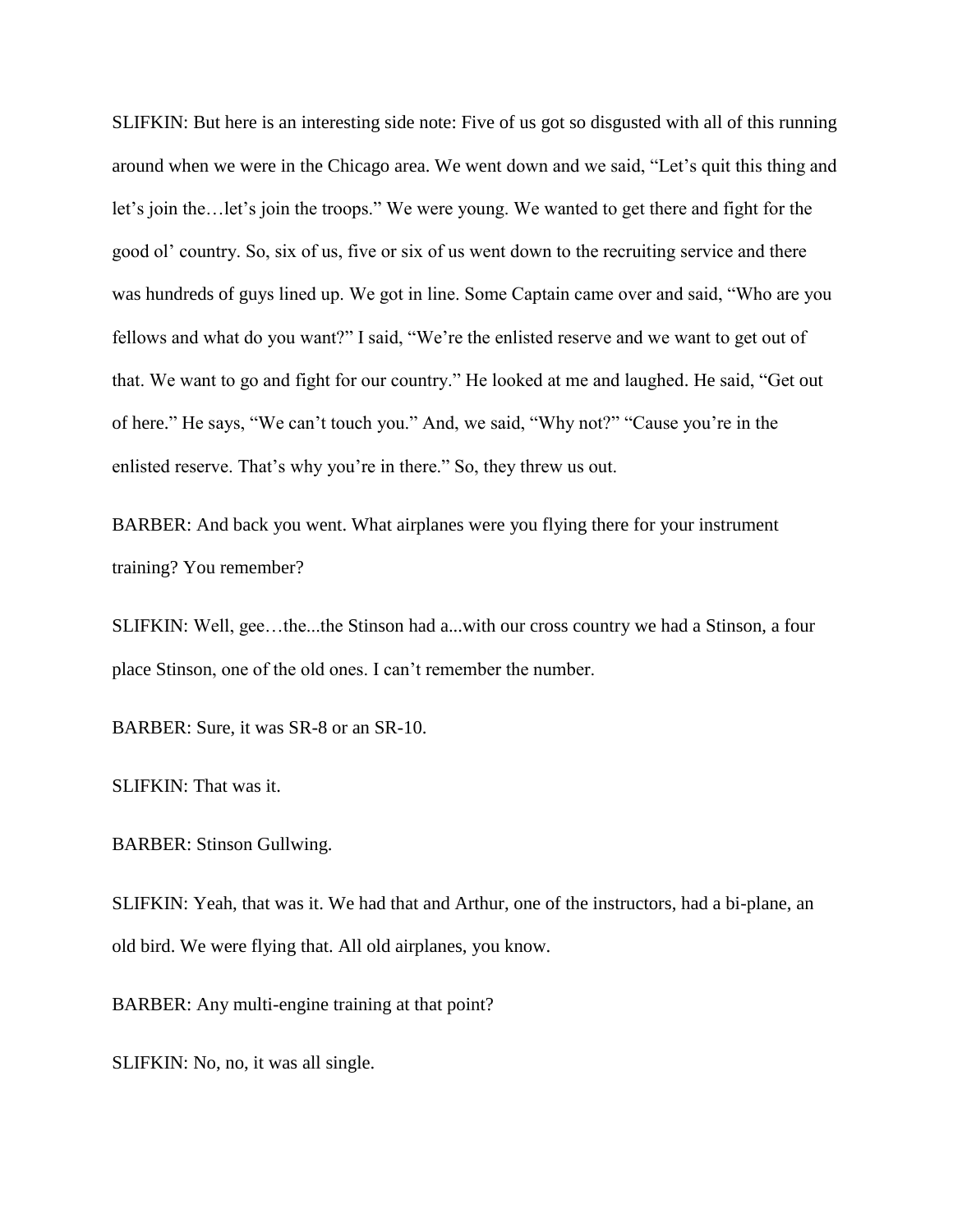BARBER: So, you got the…your instruments and so forth and then what did you do?

SLIFKIN: Well, then we…we were sent to the University of Minnesota. And, there we flew the Cub for the primary stuff and a Waco UPF-7 for the big...heavy stuff.

BARBER: Right.

SLIFKIN: And...I"m proud of that course because we had approximately 65 people in that course. And, only six of us got a CFI and I, fortunately, thank the good Lord, I was one of them. So, I was proud.

BARBER: And, a CFI, it's a Certified Flight Instructor?

SLIFKIN: Flight Instructor, yeah.

BARBER: And, did you instruct then?

SLIFKIN: Well, what happened is that they said, "Go home and we"ll assign you." So, we went home and we got an assignment to go to Randolph Field. Now, in those days, that was the ...that was the big place in aviation, Randolph Field. You graduated there, you were a pilot.

BARBER: That was in what state?

SLIFKIN: That's Texas.

BARBER: Down in Texas. So, you"d been to the far North and now you"re going to the far South.

SLIFKIN: Well…anyhow, there, that was interesting. The...the building complex is in the center but on all 4 sides they had various types of training: twin-engine, multi engine, single, whatever.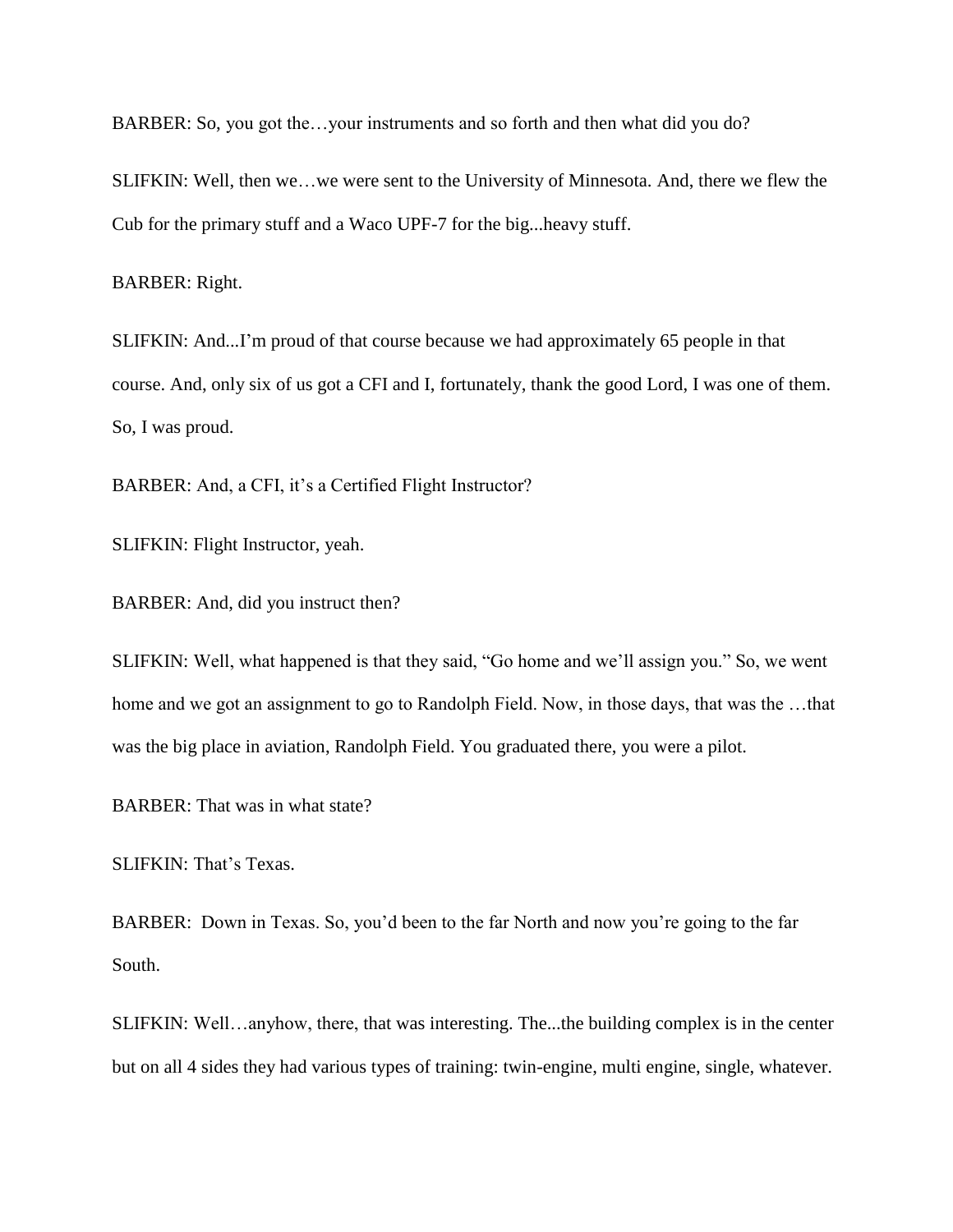You had to be very careful because every side had their own patterns to approach ...and depart. And, we all carried a little book. We were forced to carry the book in case of emergency so that we would know, we wouldn"t get mixed up with the other four sides…other three sides. Well, believe it or not, one day we're flying...it was a Fairchild...the tandem Fairchild. What did they call those?

BARBER: Fairchild? The tandem? That would be a PT-19…

SLIFKIN: OK, that's it.

BARBER:… or a PT-26.

SLIFKIN: One of those. Anyhow, I am sitting in the backseat and the wind comes up and it's starting to rain and all these planes are milling around. That was a mess. We finally got in there all right. Uh…

BARBER: Go ahead.

SLIFKIN: Well, I was gonna say that once we got on the ground then they asked all the pilots to please help tie down the airplanes cause out there in Texas, you know, big wind blowing. So, we had to tie down these airplanes and while I was doing that, I run a pito tube into my right eye. And, I thought, "Uh oh, I lost my eye." Anyhow, they picked me up and carried me to the hospital. And, the doctor looks at that and says, "Well, you're faking it." I said, "Faking what? Look at the blood running out of there." Well, I was in the hospital about 4 or 5 days and the doctor says, "You"re OK, get out of here." So, I finally got out but I still after I come home, believe it or not, four years later, I still, there was metal in my eye. One of the doctors found metal in my eyeball.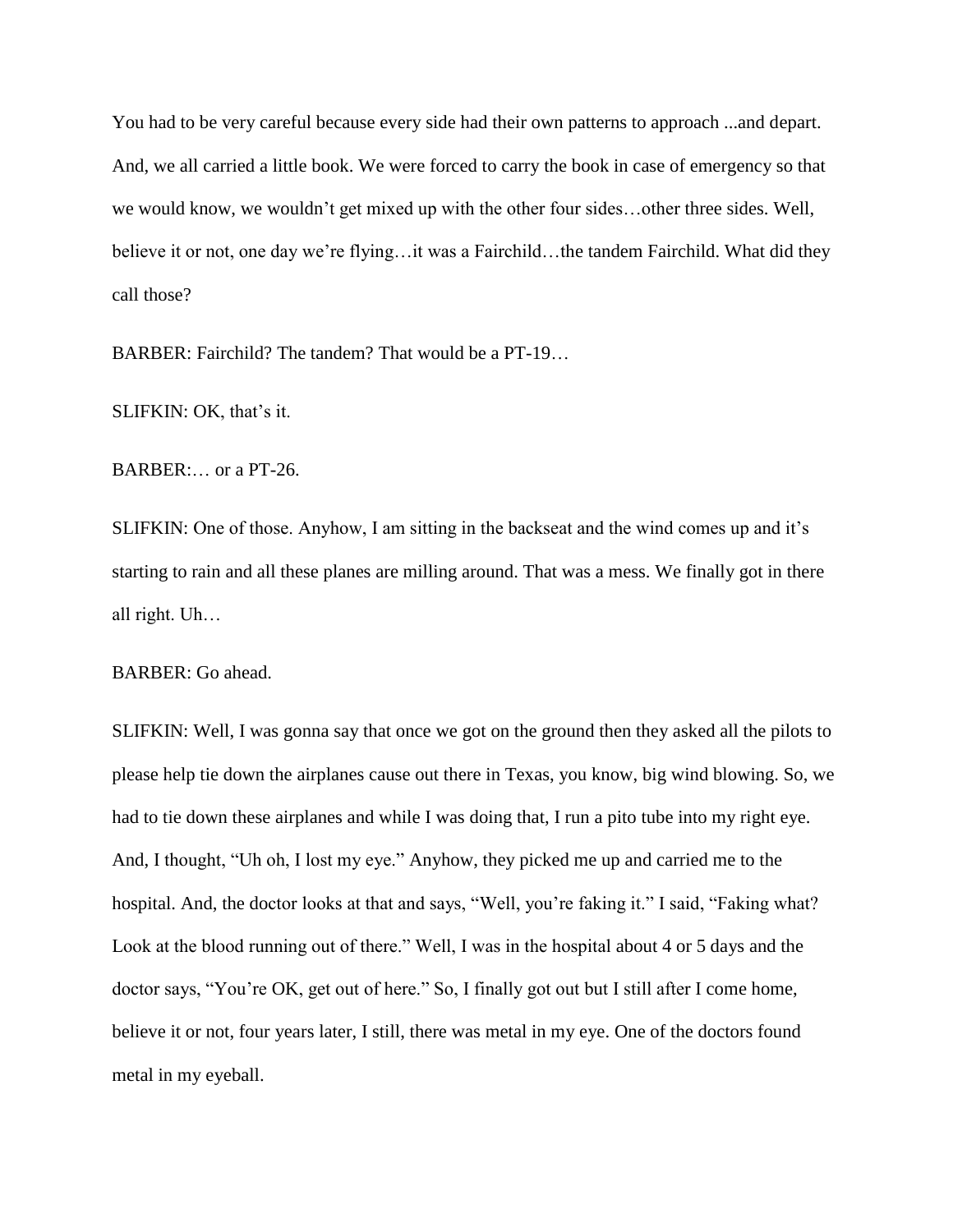BARBER: Never heard that story.

SLIFKIN: Yeah.

BARBER: Hey, uh, OK, so down there at Randolph, what ratings did you end up getting and... SLIFKIN: Well…

BARBER: where'd you go to from there?

SLIFKIN:...that's where they—no, we were still in the enlisted reserve.

BARBER: OK.

SLIFKIN: They then were assigning us to various fields that were available. And, I had two buddies that I run around with-- one from Cleveland and one from Illinois. I originally was assigned …to…or, I asked for fighter planes, to go to a fighter group. This was for delivery and then eventually into the regular Army. But, one of the boys who lived out, it was in California asked me if I wouldn"t rather go to, do transport work. I said, "Why?" He says, "Well, I got, we got week counting off, you can go home for a week. Otherwise you"re gonna end up out in California." And, I said, "Well, all right, I tell you what I"ll take your transport and I can home and you can take the fighter group." So, what happened is that I got into the transport but that was after we had to be assigned to a field. And, because of my two buddies, we went to Wickenburg, Arizona. And, instructed in Steerman for one year of primary, Army Primary.

BARBER: Now, where was that field, again?

SLIFKIN: Wickenburg, Arizona, it's about 50 miles west of Phoenix.

BARBER: OK, and, you did instruct. One year out there in the Steerman.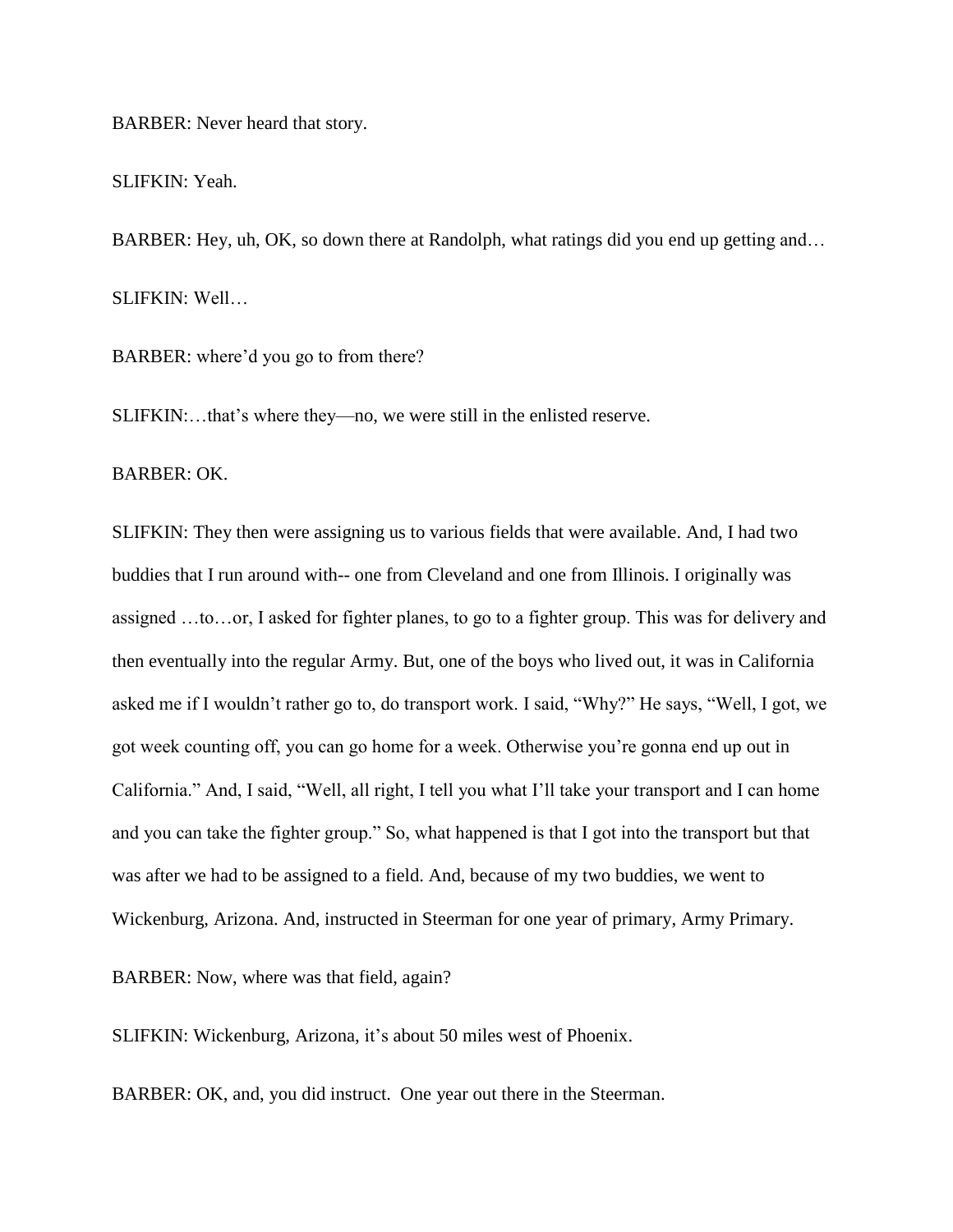SLIFKIN: Yeah. one… Um hmm.

BARBER: OK, now we're up to what year?

SLIFKIN: Well, let's see... let's see, I got into active duty, I'm guessing about '53...

BARBER: '43

SLIFKIN: or  $3$ .

BARBER: Now, out of that then in "43 you went on to active duty.

SLIFKIN: Yeah, we…uh…when I left there, we were assigned then because they closed that field. I had a, we all had the same chance to do whatever you wanted. I could go back to civilian life and be an instructor in WTS or I could go on active duty. And, I said, "Hey, after all this I want to go on active duty." So, they assigned me to Romulus, Michigan, which is outside of Detroit there. I was gonna be a ferry pilot, ferry airplanes around.

# BARBER: OK.

SLIFKIN: Most of the planes, believe it or not, that I ferried were C-46s and PBYs.

BARBER: Now, when you doing this…now, when did you get the multi ratings in? At Randolph?

SLIFKIN: No, they sent me to a school in Reno and they had a multi-engine school and that"s where I was checked out.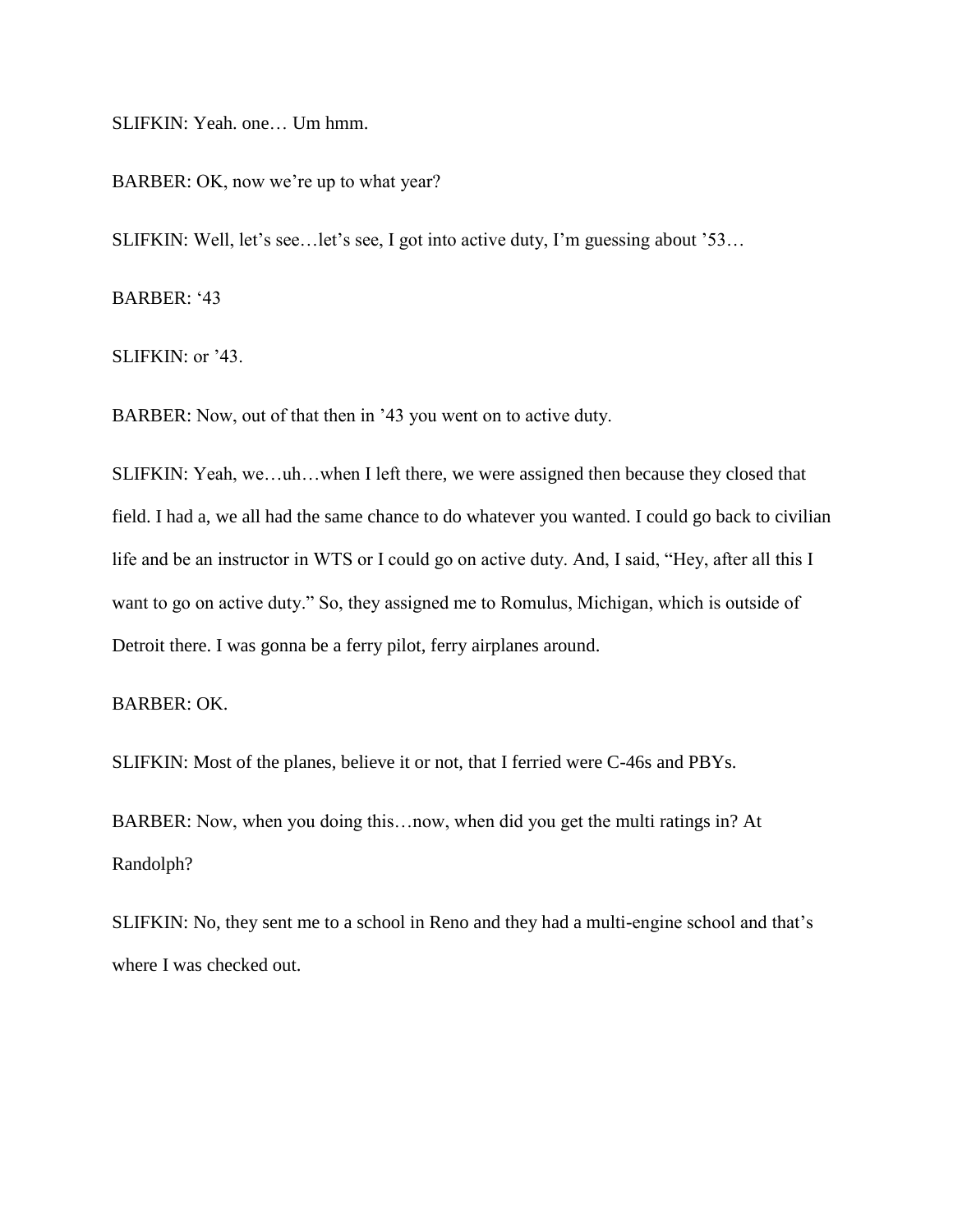BARBER: OK, now let's...you ferried airplanes around and I'll tell you were gonna do an interview sometime with just the military But, tell us about some of your experiences now in the CBI -- China, Burma, India. You flew the hump.

SLIFKIN: For only one… a year.

BARBER: How did you get selected to do that?

SLIFKIN: Well, what happened is that…let's see, well, I had to ferry an airplane to Europe and I did it the old way. Not across the Atlantic, but went down to South America and down to Belém, Brazil and across the Ascension Islands over to Africa up to Morocco, and up along the coast of France and Germany, er, France and Spain up to England. But, before that we knew that, those who of us were flying C-46s, were gonna go eventually to the hump because the C-46, there was more of them flown over the hump than anything else. At one time there were 5,000 pilots over there flying that hump. And, so, we were gaining experience. We knew eventually we were gonna end up there. And, that"s what happened to me that I ended up in England and they deadheaded us to Karachi, India finally. And, then I was assigned a base at Mowenberry(?), India.

BARBER: Now, for some of the people listening to this in the future, these hump pilots…could you explain a little bit about China, Burma, India theater, why we were doing this?

SLIFKIN: Well, we were carrying supplies to China. That's what we were doing. We were taking supplies to China. Their main base was Kunming but there was a lot of little places like Super Ting(?) and all in that base where…what was that name of that group of pilots before the war started?

BARBER: Yeah…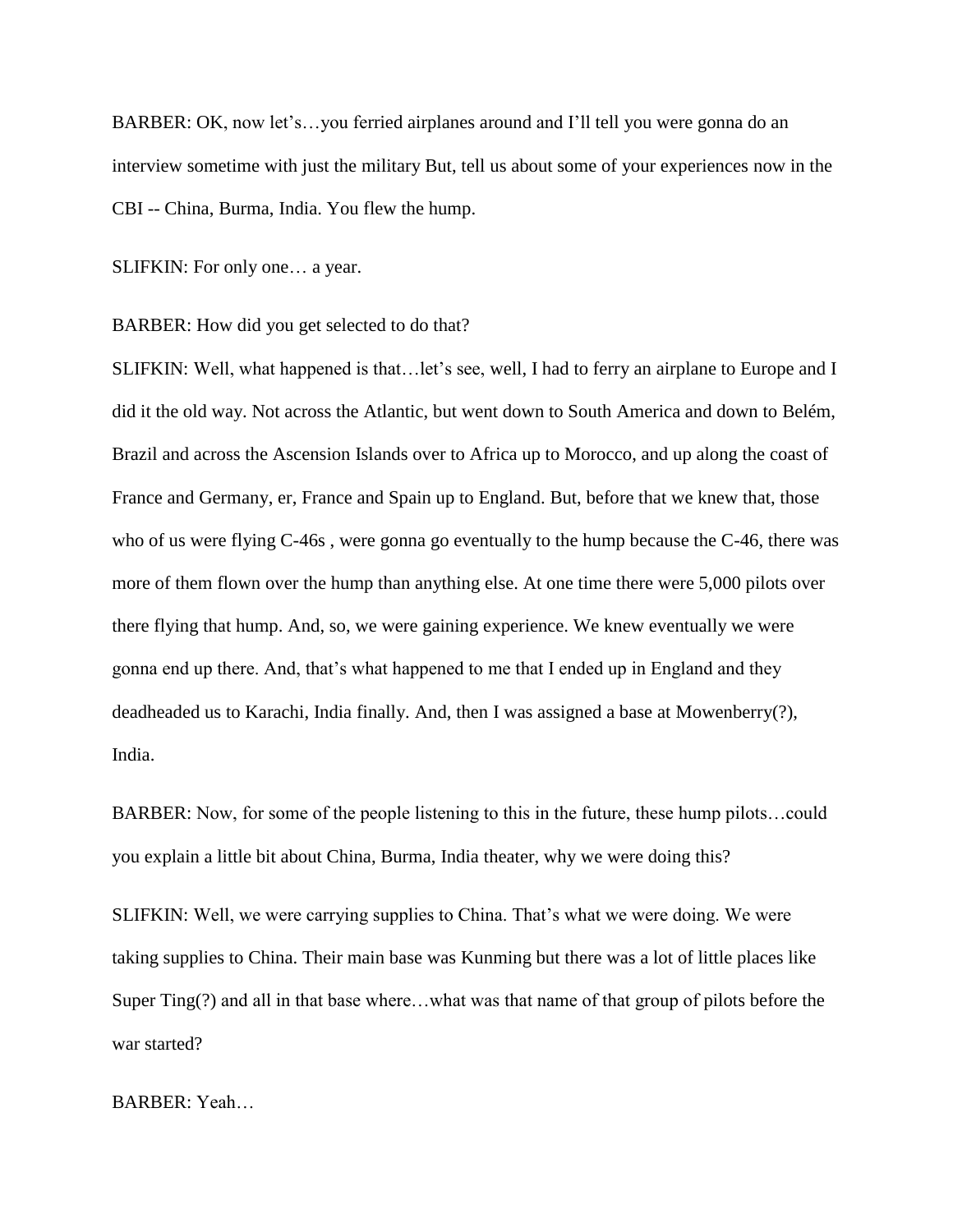SLIFKIN: You know what I'm talking about?

BARBER: Absolutely, it was like an American expeditionary [inaudible]

SLIFKIN: Yeah, well, we used to go in there once in awhile. And, we"d also go into Myitkyina, Burma once in awhile. But, most of the supplies—and, it was all, everything you could think of. It would be woman"s clothes; it would be b…even bombs, gasoline, they had regular tankers. But, anything you could think of, we would take to China, that's where it was going.

BARBER: And, how many hours would the trip take?

SLIFKIN: About 3 ½ to 4 ½ each way.

BARBER: OK, and, what altitude would you fly at?

SLIFKIN: Well, our, every base, believe it or not, was assigned an altitude. Our base at Mowenberry(?) was 16.5 over. Coming back it could be anything, 21, 22 cause we were breathing oxygen all the time.

BARBER: OK, and you did this for how long?

SLIFKIN: Oneyear.

BARBER: And, do you recall approximately how many missions you flew?

SLIFKIN: 87

BARBER: 87?

SLIFKIN: 87 round trips.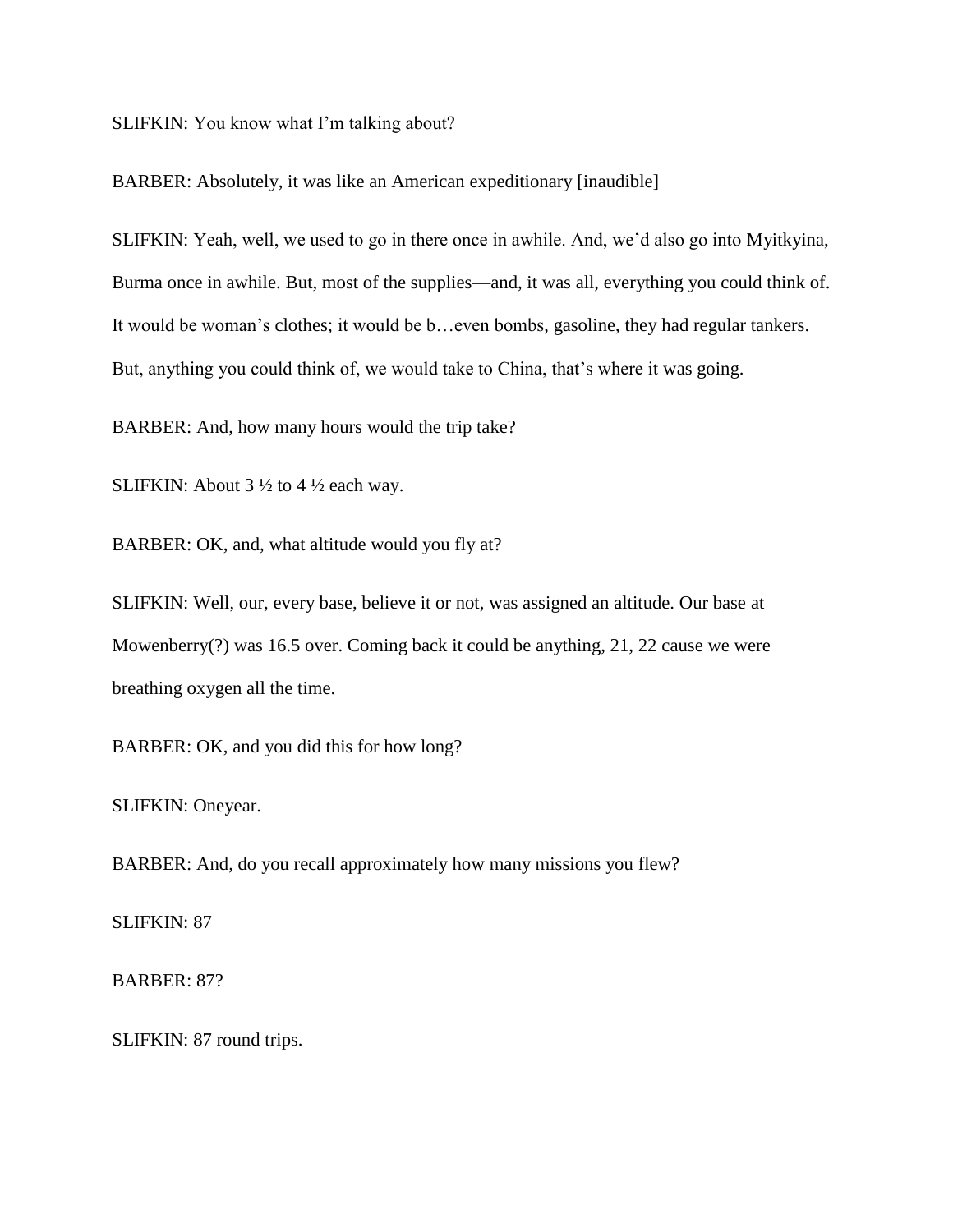BARBER: Wow. Well, Sandy, we're gonna pick up on that military another time. Right now, I want to get you back home and we'll get you back at Taylorcraft. So, at one point in time you're out of the military. Was that because of the war ending or what happened there?

SLIFKIN: Yeah the, well, no, well, the war was over. We flew the hump even after the war--six months after the war was over we were still carrying those dang supplies. And, that was miserable because there were, there were pilots, planes going down. Not being shot down, but mechanical failures, weather was horrible, as you can imagine.

BARBER: Yes.

SLIFKIN: As a matter of fact, I think I told you this: Reverend Dave Hostetler said to me one day, "Sandy, do you ever pray?" And, I said, "Reverend, I flew the hump for a year. I learned to pray over the hump."

BARBER: A lot of people did. I heard there no atheists flying over the hump. So, anyways, at one point in time, do you remember the month and the year that finally this hit: military is over and you"re back to Alliance?

SLIFKIN: Heavens, I can"t tell you.

BARBER: Well…

SLIFKIN: Well, but, what happened is that they said at the discharge, it was at Wilmington, Delaware they said, "You have a choice." No, they said, "Here's what we're gonna do. We're gonna assign you to go to a, to a school...down in…" It was in Alabama. I can"t think of the name of it now. As an instructor. And, I said, "Instructor?" They said, "Yeah." I said, "Do I have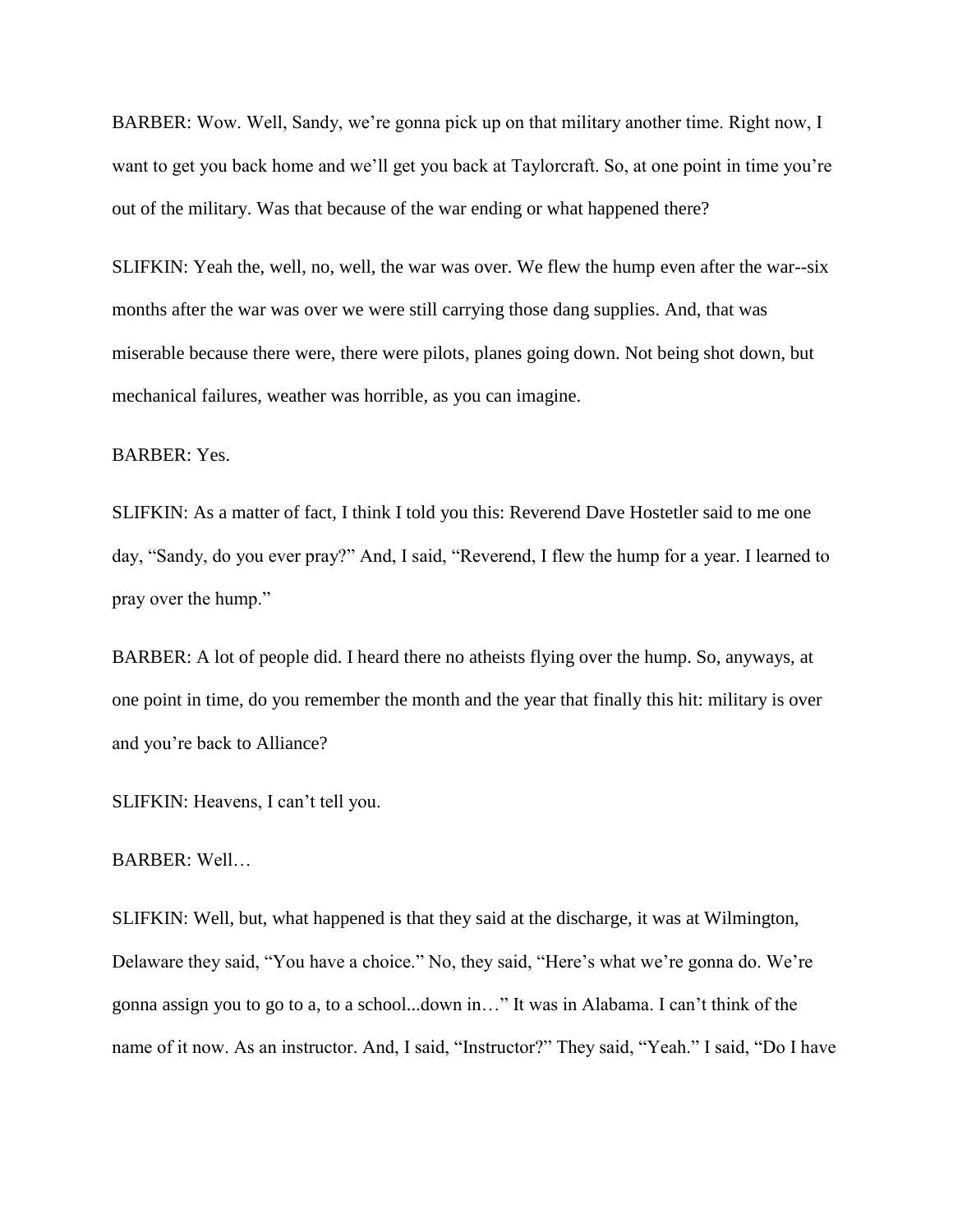a choice?" They said, "How about a discharge?" I said, "You just said the magical words! I"ll take the discharge."

BARBER: Now was that late '45 or...?

SLIFKIN: It was, I would guess "45, yes.

BARBER: OK. Do you remember arriving? How did you get back to Alliance?

SLIFKIN: You ever hear of a train?

BARBER: Yes, so you were mustered out somewhere and then you brought your train home?

SLIFKIN: I took the train home. And, that"s when I went back out to Taylorcraft to see if they had a... my original intention was to go to college. After all I had a free ride. I wanted to finish my college. And, I went to Taylorcraft and became a test pilot. And, while I was test pilot, I decided I"d go down to, I flew down to Columbus, signed up for my classes. I went to the airport. They said they"d hire me as an instructor. I had a room. I was all set to go and I come back home and I told my buddy, Tubby Shank, who was, he had a job as, I don"t know, he was one of the head people out there at that point. I said, "I"m ready to finish my college." I said, "I signed up. I"m gonna be leaving here in a couple of months." He says, "No, you"re not." I said, "What do you mean I"m not?" He says, "We"re going into business." I said, "We are?" I said, "What business are we going into?" He says, "We're gonna make seat covers." I said, "Where'd you get that idea?" He says, "One of the fellows from Goodyear told me that he could sell all the seat covers that we make." I said, he said, "That's what we're gonna do." I said, "Well..." He says, "We'll do it. Don't worry about it." So, I never went to college. We ended up making seat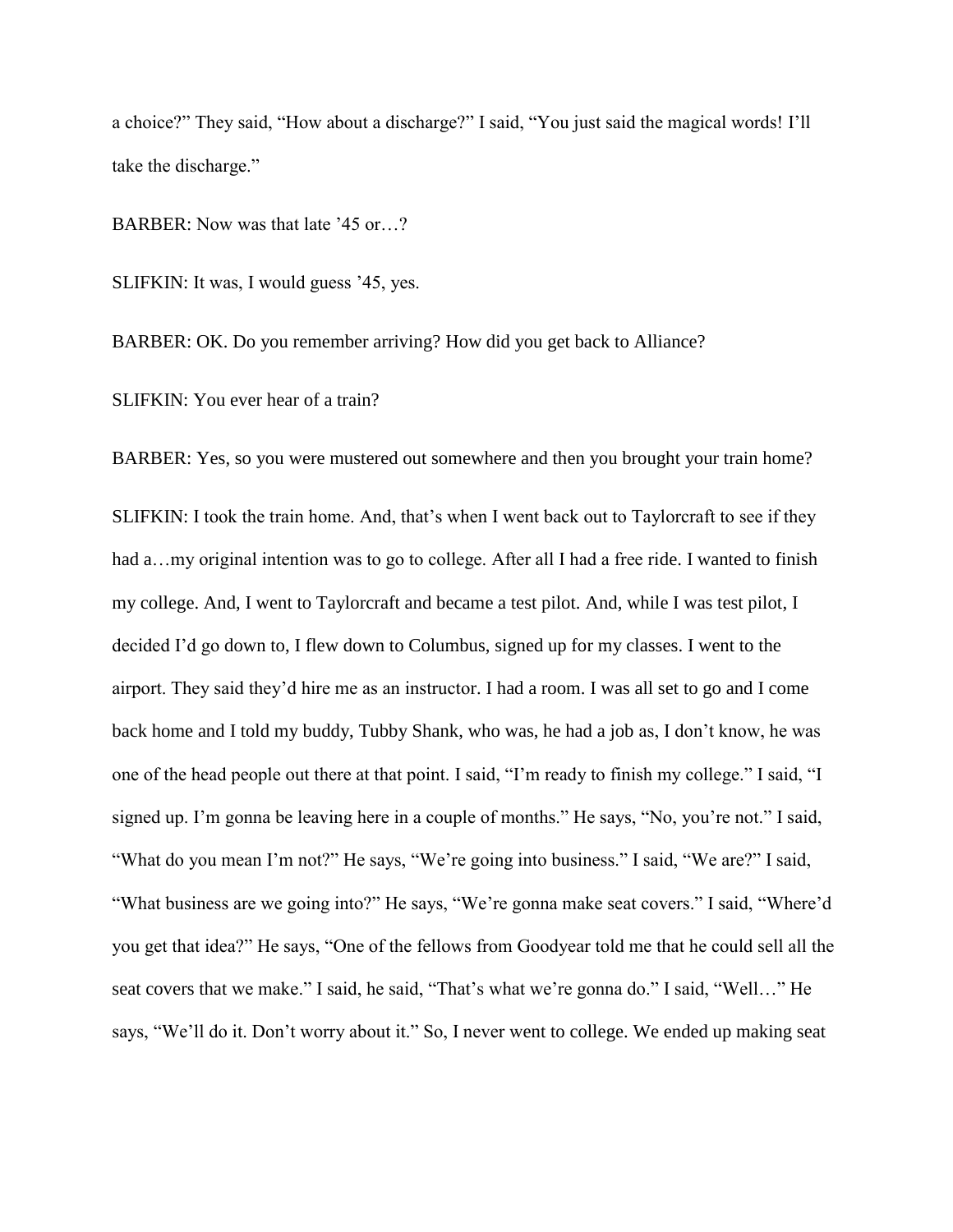covers and finally got into the home improvement business. Had a business for about 50 years, I guess, I don"t know.

BARBER: Right and that"s what I was gonna finish up with was S&S products.

SLIFKIN: Yep. Umm hmm.

BARBER: And, that is just a fantastic thing up there on Arch Street. Let's go back to Taylorcraft "cause I want to clip this out sometime and just use this portion of it. So, you come back over to Taylorcraft as a test pilot.

SLIFKIN: Um hmm.

BARBER: Do you remember some of the other test pilots at that time?

SLIFKIN: Well, heavens, yes. There was—I was just looking at the picture this morning. Of course, Bill was still teaching, was still…

BARBER: Bill Crawford.

SLIFKIN: Bill Crawford and your dad was there…

BARBER: Al Barber.

SLIFKIN: And…

BARBER: Paul Dietz.

SLIFKIN: Paul Dietz was there. And, Johnny…McClain

BARBER: Johnny McClain.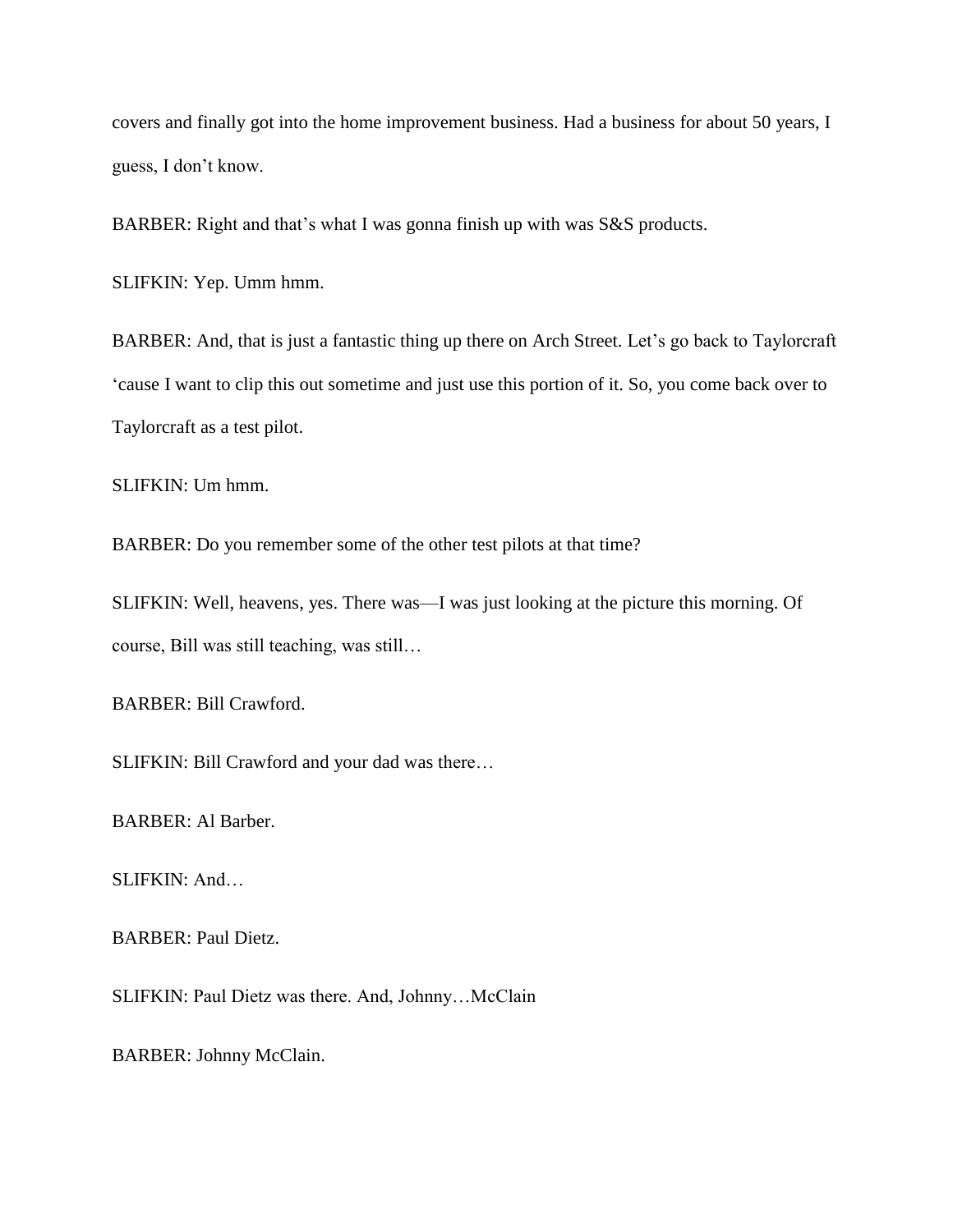SLIFKIN: And, who was the other one?

BARBER: Well, there would have been two or three other ones. Now at that point in time Dale Ludwig had left.

SLIFKIN: Yeah, Dale was gone.

BARBER: He was gone.

SLIFKIN: Yeah.

BARBER: You remember him in the beginning?

SLIFKIN: Oh, very well. Let me tell you something about him. You can believe this or not. They claim when we had that fire and I went out there with the extinguisher, Dale, he used to smoke in the airplanes. He did.

BARBER: Yep.

SLIFKIN: And, they think, they could never prove it, that he threw a butt out and it landed on the wing. Cause why would it catch on fire with nobody around?

BARBER: That's right. I just recently got a good photo of him. And, of course, we have all the history of all the various test pilots out there. You and Johnny McClain are the only ones left. The rest of them are gone.

SLIFKIN: Oh.

BARBER: And, I have a lot of their….

SLIFKIN: Reese Edwards is his name.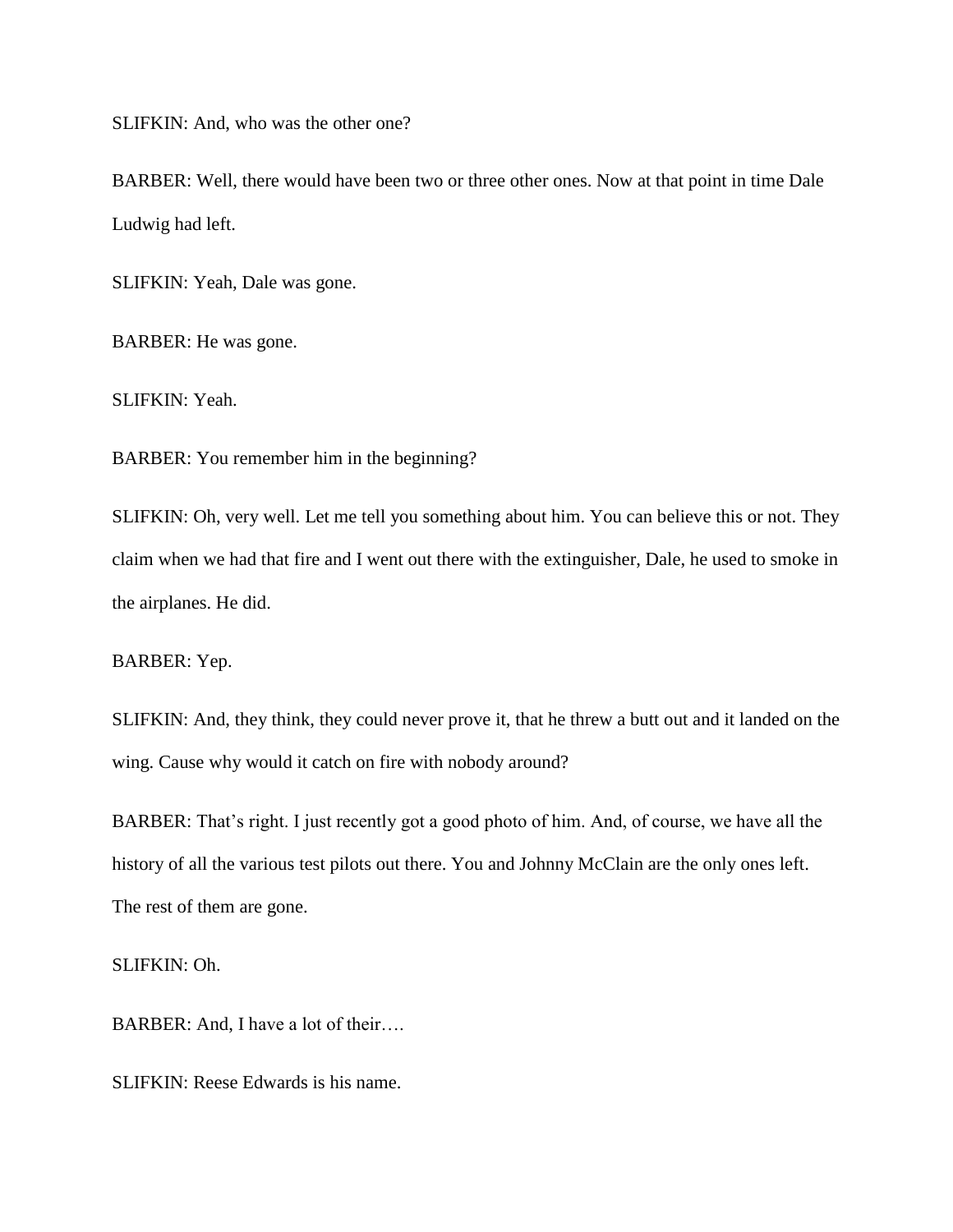BARBER: Reese, of course, Reese Edwards.

SLIFKIN: That was it. Reese Edwards. I've...

BARBER: Certainly. Reese lived down on Walnut Avenue. OK, so, can you remember back some of the first airplanes you tested, what time of year it was? Was it in the winter? In other words…

SLIFKIN: Well, we…

BARBER: …you come back late "45?

SLIFKIN: oh…it was spring and summer, no winter.

BARBER: OK, so you come back in the spring.

SLIFKIN: Yeah.

BARBER: Was it after the big wind storm that they had out there? A bunch of airplanes were blown all over the place. That was…

SLIFKIN: It must have been because I don"t, I don"t recall that.

BARBER: That was in March…

SLIFKIN: Yeah.

BARBER:… of 1946.

SLIFKIN: It must have been after that.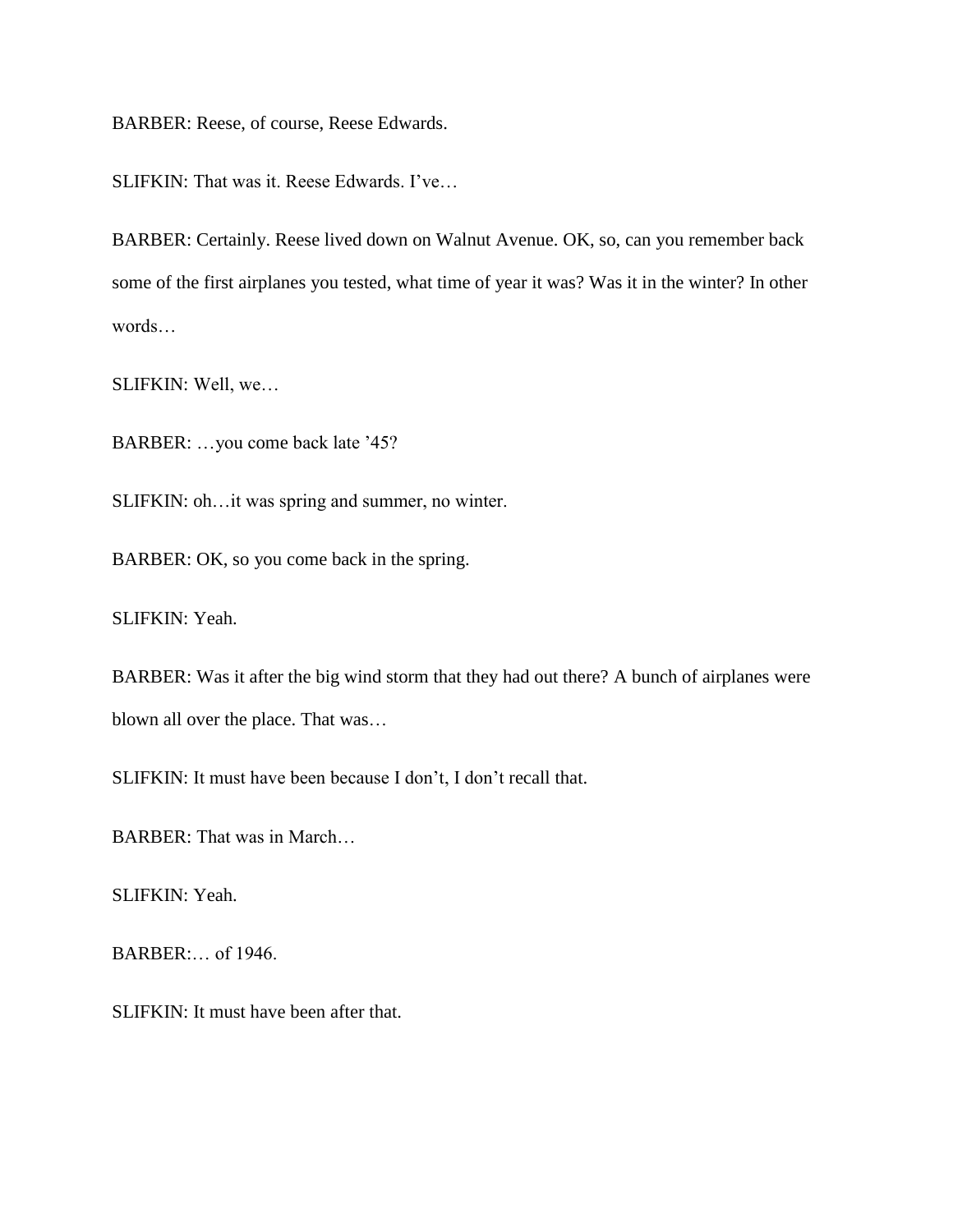BARBER: So, the airplanes you were flying were the BC-12Ds. And, how many a day would you fly?

SLIFKIN: Oh, I don't know, two or three, I suppose. I, I never paid much attention. We'd work on "em. We"d talk to "em. We"d talk to the mechanics and we"d fly up and down, you know, four or five times and get it right.

BARBER: Sure, a lot of times they'd go out for 20 minutes, come back in with some squawks, take another airplane out, bring it back. It's all recorded in the log books. And, Sanford Slifkin, I want you to find your log books. We need "em.

SLIFKIN: Let me tell you an interesting…I think I know I told you this. We always kept a little throttle on when we were doing spins. And, this one time I forgot…pulled back and the doggone engine quit--while I'm in a spin! And, I looked down as we're spinning and there's a field right below me. So, I landed in the field, set the brakes, got out, cranked it, took off and kept going. Never told "em about it.

BARBER: Close to the factory was it?

## SLIFKIN: Yeah.

BARBER: Sandy, we've been doing this for over 40 minutes now. I'm gonna take a little break. And, we're gonna come back and we're gonna continue with the Taylorcraft story so we're gonna break here a moment if I can figure out how… OK, we"re back here at the Alliance Room. It's about 10:30 in the morning and we're talking with Sandy Slifkin here on October 26 of 2006. Some of Sandy"s memories. We"ve decided that we"re going to just continue here a little bit with Taylorcraft. And, we"re gonna come back in and do another session with Sandy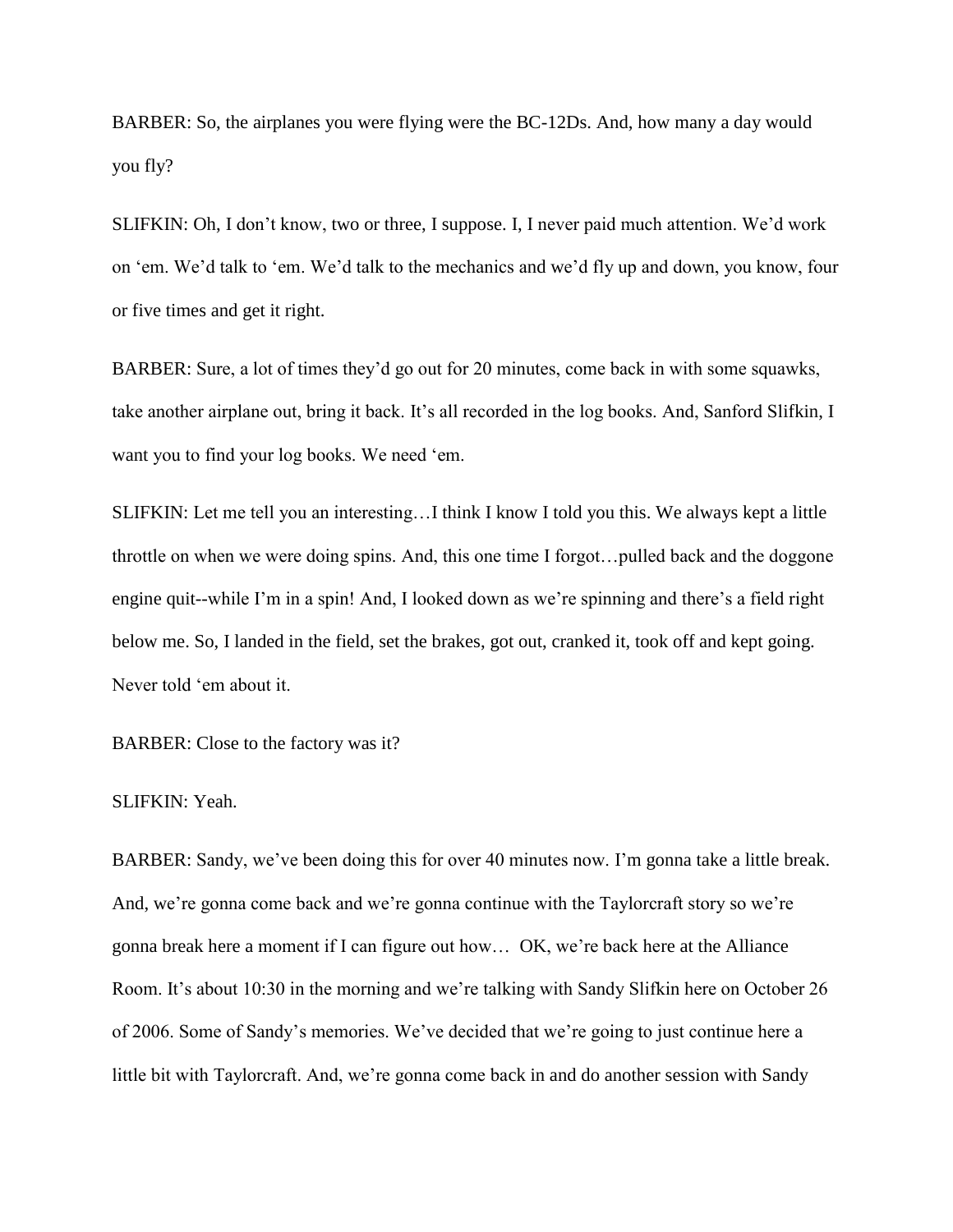telling us about the Taylorcraft Flying Club and, of course, his, his own S&S Products, which is a 50 year history of Alliance. So, Sandy, we were just talking while we took a break there about some of the other airplanes out there at Taylorcraft. Back before you left to go to the service, you remember the tandem airplane, the L-2?

SLIFKIN: Yes, I do.

BARBER: You remember flying it?

SLIFKIN: Just briefly. The thing that as I told you before, was Bill Crawford put me in the back seat.

BARBER: OK.

SLIFKIN: And, turned me backwards…

BARBER: All right.

SLIFKIN: …and then took me up and did some acrobatic maneuvers. And, that"s just like going to an amusement park, I"ll tell you that. My head was going six different ways.

BARBER: Yeah, for those of you who don"t understand that, the L-2M Taylorcraft had a swiveling rear seat that the backseat passenger could sit backwards and work at a desk. It was an artillery spotter. Well, one of the comical things that the test pilots would do to torture their friends was to take them up and put "em in that seat backwards and do all kinds of aerobatic maneuvers.

SLIFKIN: That's right.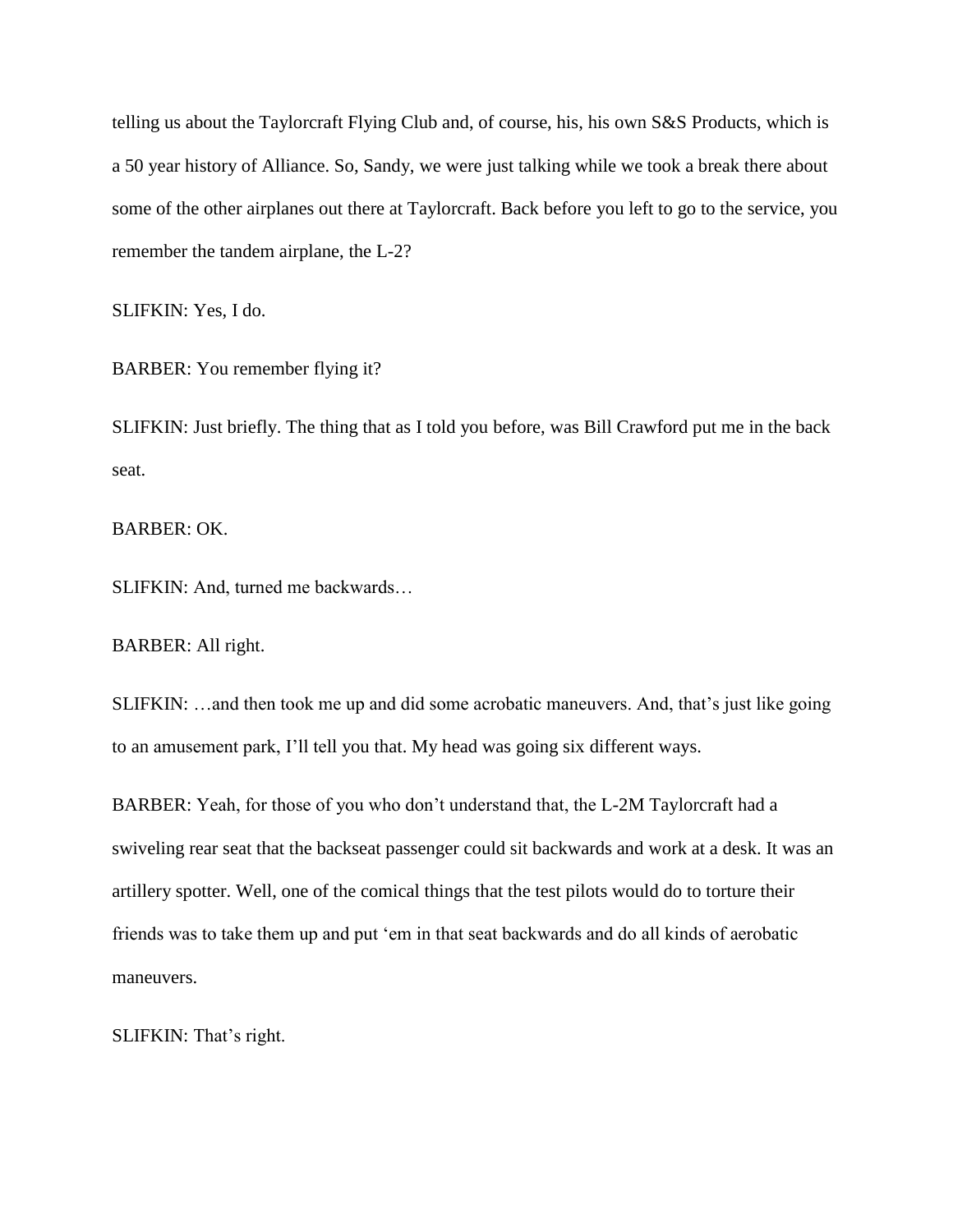BARBER: OK, and one of the other test pilots, of course, we discussed was Dick Olm. Dick was a very good test pilot over there….

SLIFKIN: Yes, he was.

BARBER: …and went on to Goodyear.

SLIFKIN: Umm Hmm.

BARBER: Let's go back now to the four-place. Do you remember it?

SLIFKIN: Only the…the thing I remember is that I flew it once and it was very nose heavy. When you come in to land, you had a heck of a time keeping the nosegear off of the runway. And, so you had to use a lot of back pressure and a little power to keep it up at, at a sort of a stall altitude.

BARBER: Right. The four-place Taylorcraft was a model 15 and there was only one of those built. They set up to build a lot of them. And, there was a big fire and a bunch of those fuselages were unusable afterwards.

### SLIFKIN: Yeah.

BARBER: Hey, Sandy, let's get into a wee little bit of the Taylorcraft Flying Club. Then we're gonna really expound upon it later on. Of course, you soloed the airplane under the Taylorcraft Flying Club. Then after you came back after the war, you were still in the club. And, can you recall any of that?

SLIFKIN: Well, we did a lot…I"ll tell you at one point I was the only instructor in the club. And, they would line up on Sunday morning or Saturday morning at the field, depending on which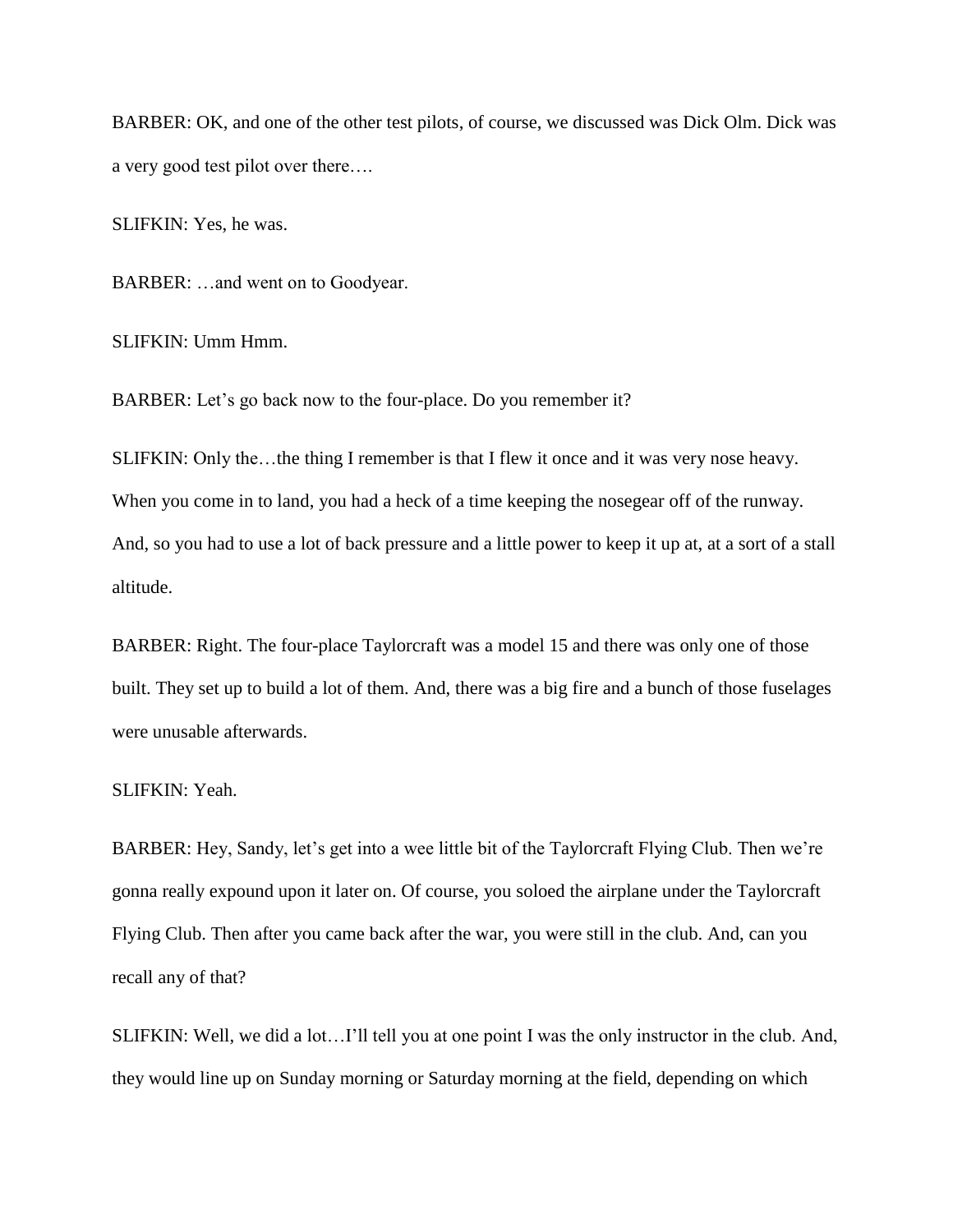field. We were at Barber Field. We were at Miller Field. And, finally ended up at Tri City. But, there were so many people lined up waiting to fly that some of them got disgusted and went someplace else. Because they, how long were you gonna wait for an instructor to come back.

BARBER: Why were you the only instructor?

SLIFKIN: I don"t know why it was. I enjoyed flying. That was my life and heavens, I didn"t do it for pay. What'd we get? 4 or 5 bucks an hour? I, I just loved it and I just liked it. And, it's because, believe it or not,--and this makes me proud, too,--is the fact that the fella, Russ Miller, who was an FAA examiner, put my name in as an examiner because he watched me instruct, knew that I enjoyed it, felt that I did a good job, and I eventually became an FAA examiner because of Russ Miller"s recommendation. I guess that"s it. I don"t know.

BARBER: Well, I know that I recall I would have been…oh…six, seven, eight years old hanging around the airport out there. There would be Sandy out there in the morning with a group of students in front of him. Or he'd be doing a little bit of ground school and what you were gonna do that day. And, then they would line up in that old bench of ours. And, you"d give each one of them maybe like 20 minutes of flying. And, you would just stay in the airplane the whole time. We're gonna do that another session. And, we have to so S and S Products another session. We have a lot to do with Sandy. We're trying to pack in...gees, how many years here? We're coming up on 80, aren"t we?

SLIFKIN: I'm 88.

BARBER: Oh, my, that's right. So, we'll, we'll do that another time. Hey, let's finish off a little bit with Taylorcraft out there. Do you...ok, you and Tubby were running S&S Products...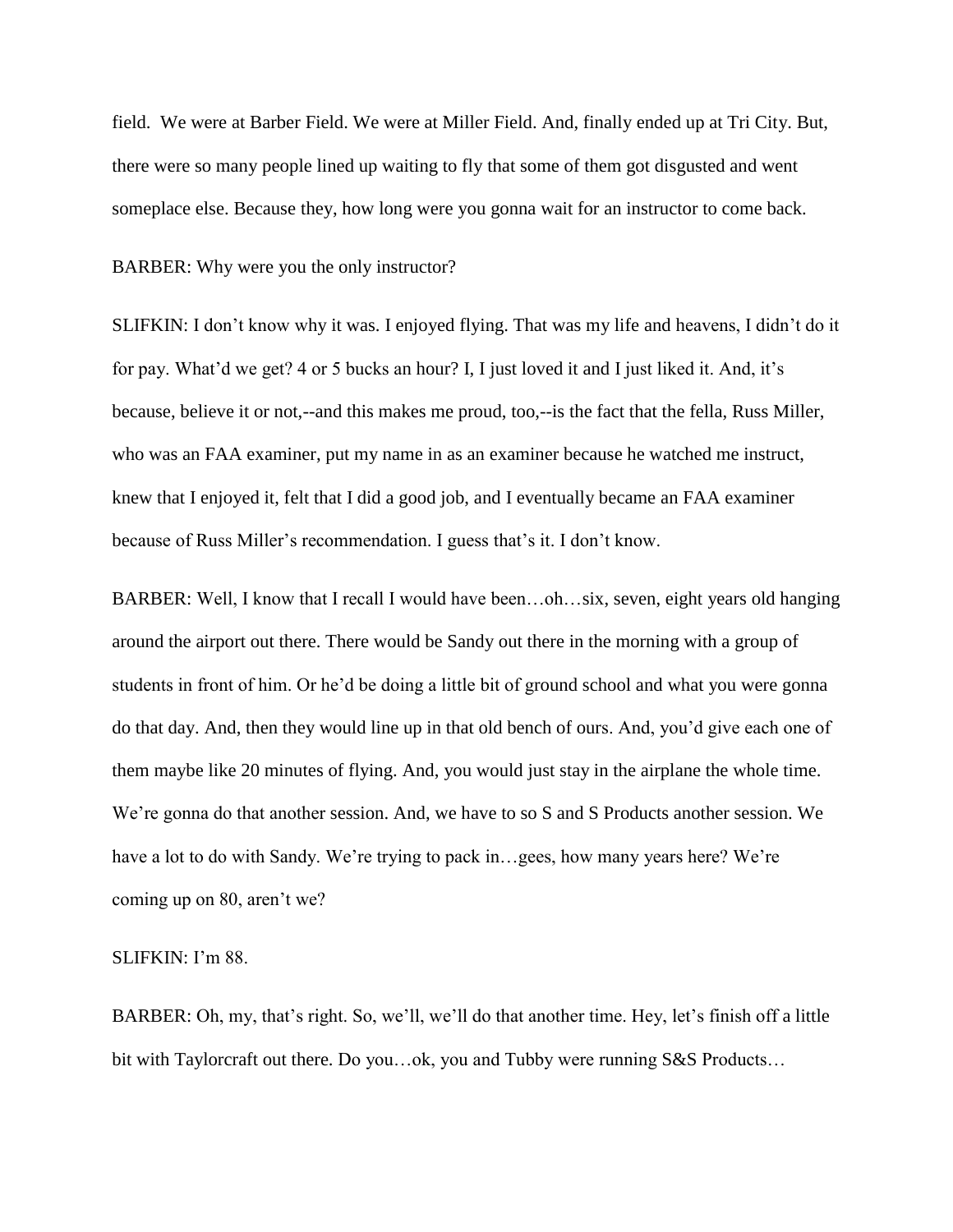SLIFKIN: Yes.

BARBER: in 1946 and you were...

SLIFKIN: Pardon me, he was the Works Manager. That was his title out at Taylorcraft. I couldn"t remember.

BARBER: Right.

SLIFKIN: He was the Works Manager at Taylorcraft for many years.

BARBER: Yes, he was and then you fellows had set up S&S Products and tell us about a little bit of the end days of Taylorcraft.

SLIFKIN: Well, Taylor…that was sad, of course, that was our life. I think that the fella that run it at the end, I think his name was Nash Rush.

BARBER: Exactly. Nash Rush and three others.

SLIFKIN: He just didn"t have the feeling. The dollar was more important to him than us, aviation was the important thing. Of course, he had a lot of money invested, I guess. He looked at it differently than we did. But that was sad. That was well, like your family dying is when, when a place like that closes.

BARBER: The Taylorcraft factory employed like 2,200 people with 600 in training different times. They had all sorts of things going on, which we're doing a program on that. And, now come October, November 1946. You were instructing. And, can you remember those last days. What happened? Who called when it, when the bankruptcy took place?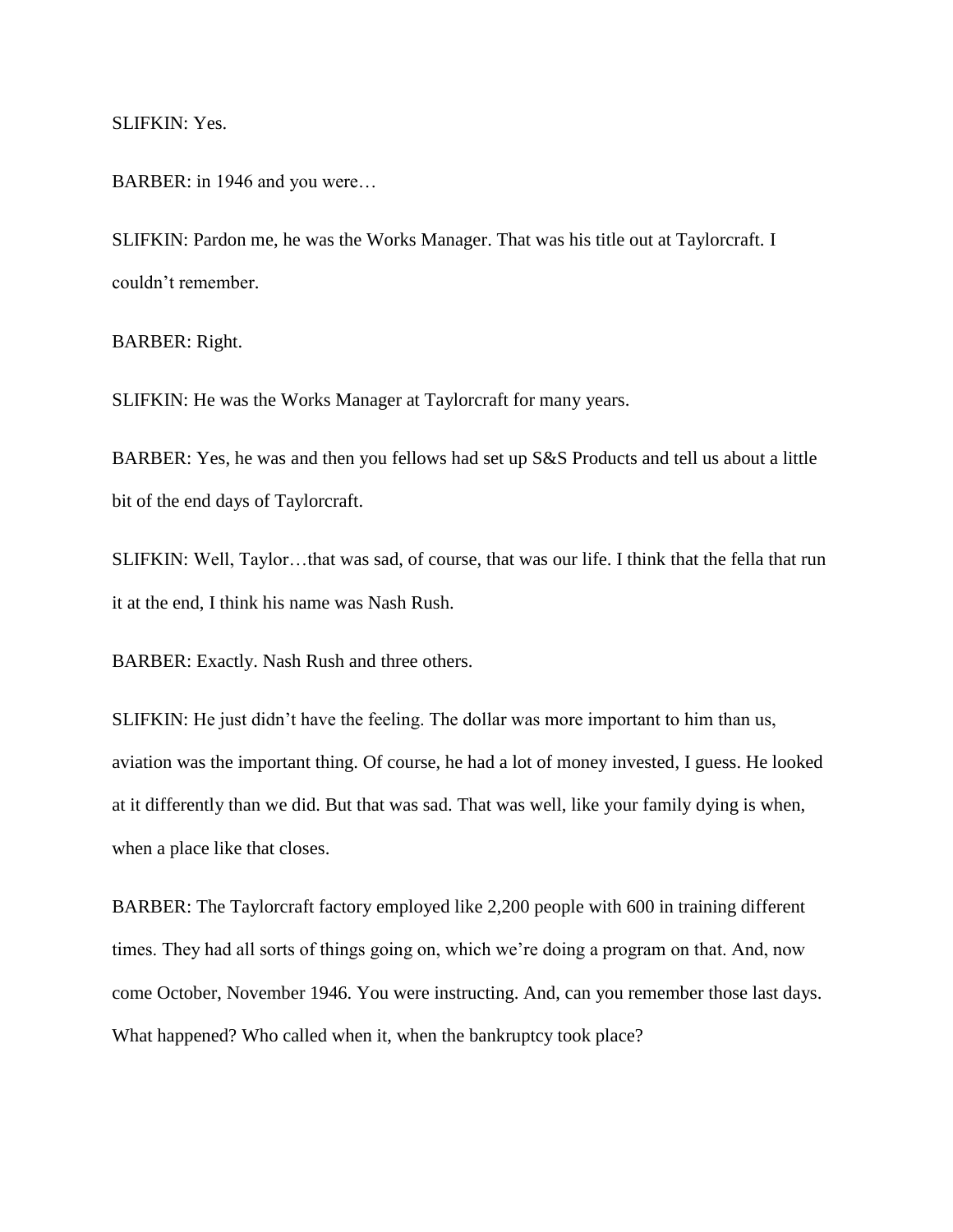SLIFKIN: Well, it was sad, I mean, we, you know, you"re losing your friend, you"re losing your life, your body. And, it's devastating, that's all I can tell you....

BARBER: Were you…

SLIFKIN: … very devastating.

BARBER: Were you married at that time? Tell us about meeting Katie?

SLIFKIN: I can….Well, I can tell you about that.

BARBER: Please.

SLIFKIN: Tubby Shank had a babysitter. Her name was Katie Seifert.

BARBER: Oh.

SLIFKIN: Tubby Shank lived next to the Seifert family. And because Tubby and I were inseparable buddies, naturally I met Katie cause she taking care of Carol, who was Tubby"s daughter. And through that we became interested in one another and I started dating her and eventually we got married.

BARBER: When were you married?

SLIFKIN: Oh, heavens, I don"t know.

BARBER: Oh, I'm terrible coming up with this.

SLIFKIN: I can't tell you that. I don't know.

BARBER: We're gonna look it up and put it on the next interview. But it was definitely after you come back after the war.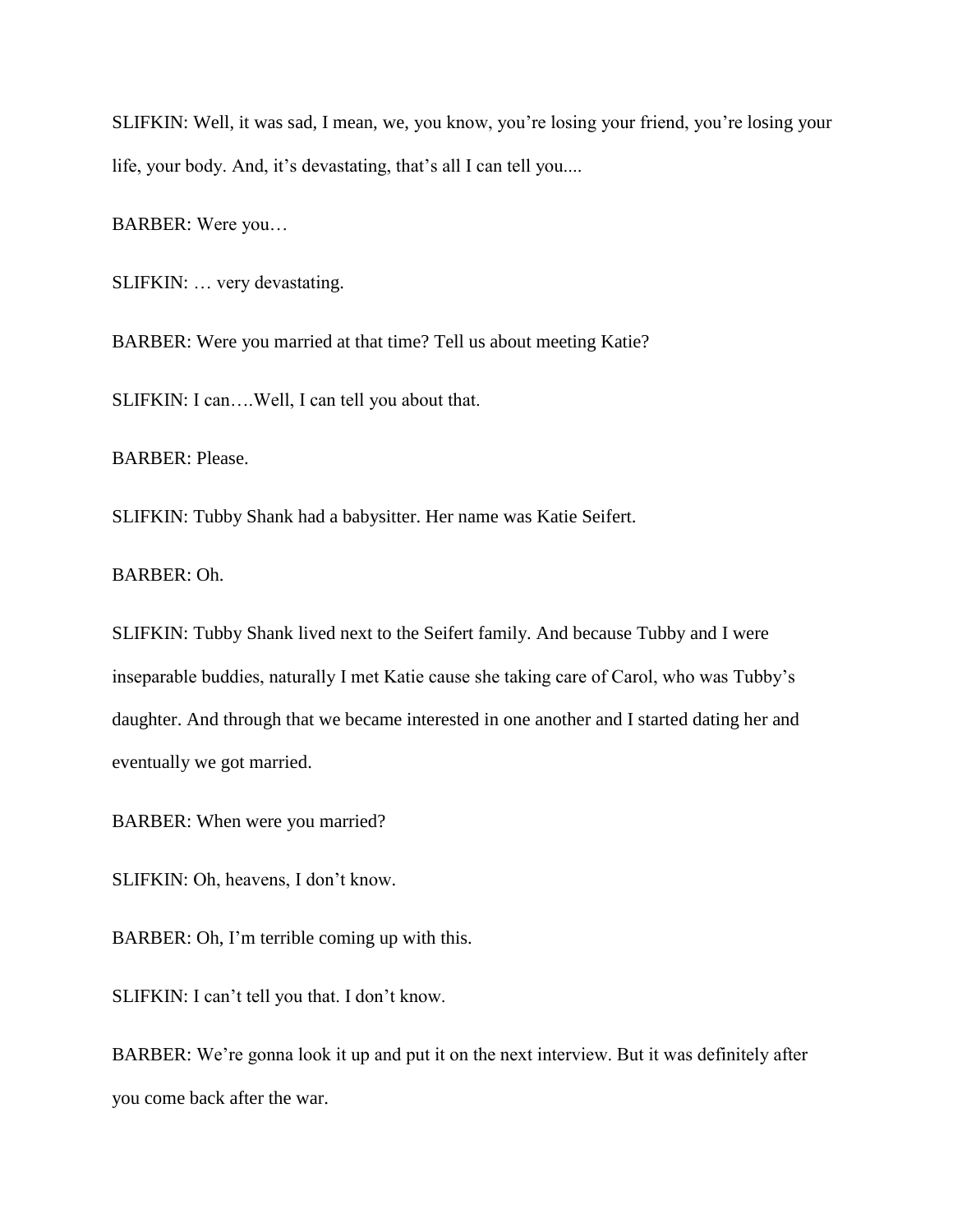SLIFKIN: Oh, yeah.

BARBER: It was after you had stopped being a test pilot at Taylorcraft?

SLIFKIN: Oh yeah.

BARBER: OK.

SLIFKIN: Umm hmm. It was long after that. I, I"m guessing it was…I don"t know. I don"t know.

BARBER: We"ll look it up. Then along come your kids.

SLIFKIN: Yeah, we had five children.

BARBER: You wanna talk about them a little bit, the boys and the girls.

SLIFKIN: Yeah, the girls as I said two of them are registered nurses at the hospital and one of "em is a technician, she runs the CAT scan. And, incidentally, she is going through an EMT course now, emergency training. And, she rides in the police cruisers sometimes.

BARBER: Well, that's good.

SLIFKIN: I was thinking about you when she told me that. She says, "Dad, I ride in the police cruisers." And, I said, "Why?" I said, "Because you"re training?" She said, "Yes." The one boy is a…

BARBER: What's his name?

SLIFKIN: His name is Phillip.

BARBER: Yep.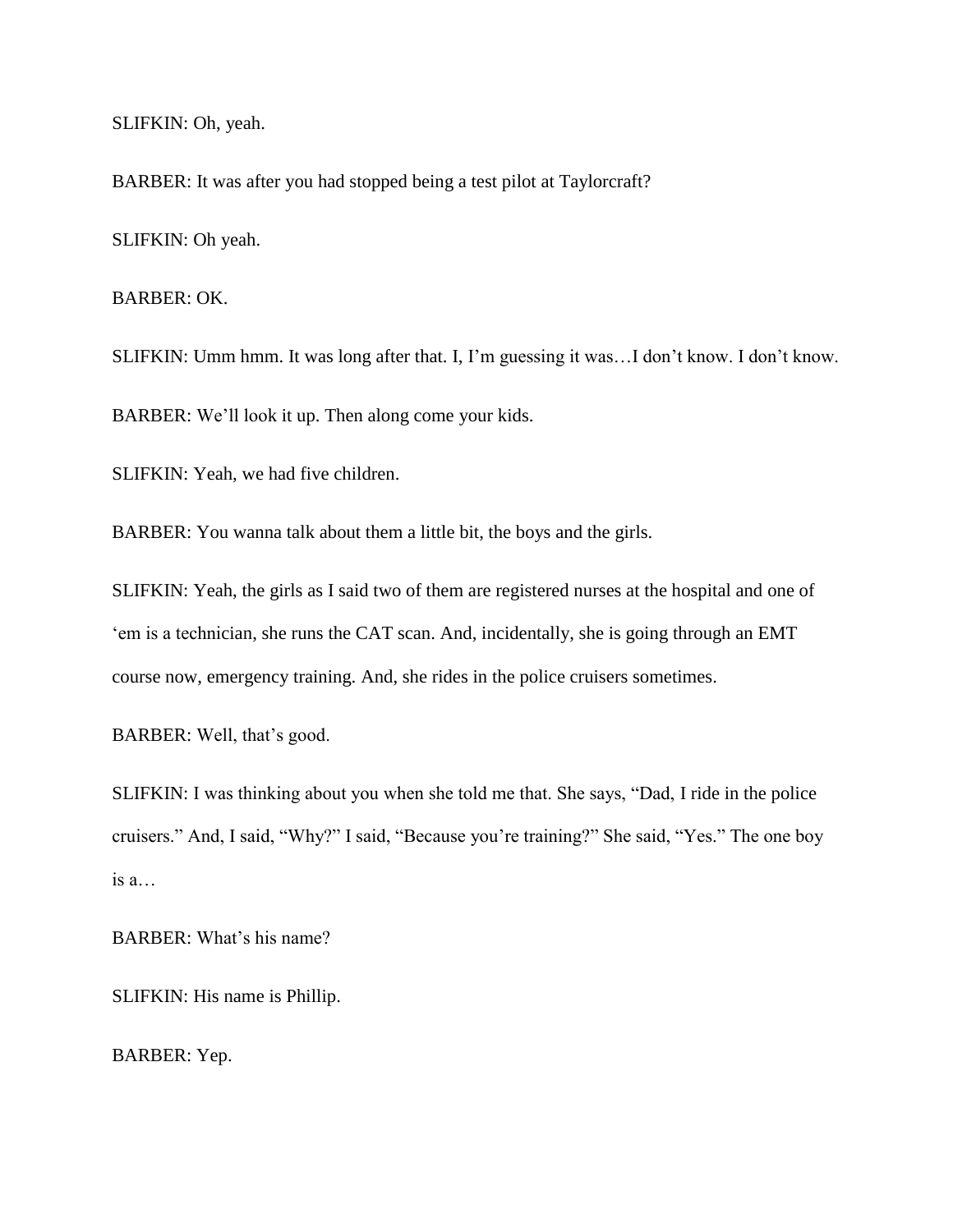SLIFKIN: Phillip Slifkin and he is a nuclear engineer. We"re proud of him. He graduated from Case. When he graduated he went right to the nuclear plant down the Shippingport on the Ohio River. He's been there ever since. Although, they've changed hands four or five times but he's still an engineer in there. We"re very proud of him.

BARBER: And, your other son?

SLIFKIN: The other boy is David. He graduated from Athens, Ohio University. And, he is now working for Oregon State College in Eugene, Oregon.

BARBER: And, the girls, go ahead name them and talk about them a little bit.

SLIFKIN: Well, Barbara, she's been at the ER.... She's, she's a registered nurse. She graduated. She's got a Bachelor of Science degree from one of the colleges. I can't remember which one. But, she"s been in ER for, heavens, years and years and years at the Alliance City Hospital.

BARBER: And, then we have Nancy.

SLIFKIN: Nancy, she's been in the CAT scan for years and at this point, she's uh, for some reason wants to get an EMT and that's what she's going through in school on that now.

BARBER: And your little girl?

SLIFKIN: The youngest girl is Patty. She is a registered nurse. She is up on the 2nd floor working with the elderly people.

BARBER: And, then you have that fine young grandson, Kyle.

SLIFKIN: Oh, Kyle. Well, you ought to know him. You taught him to fly.